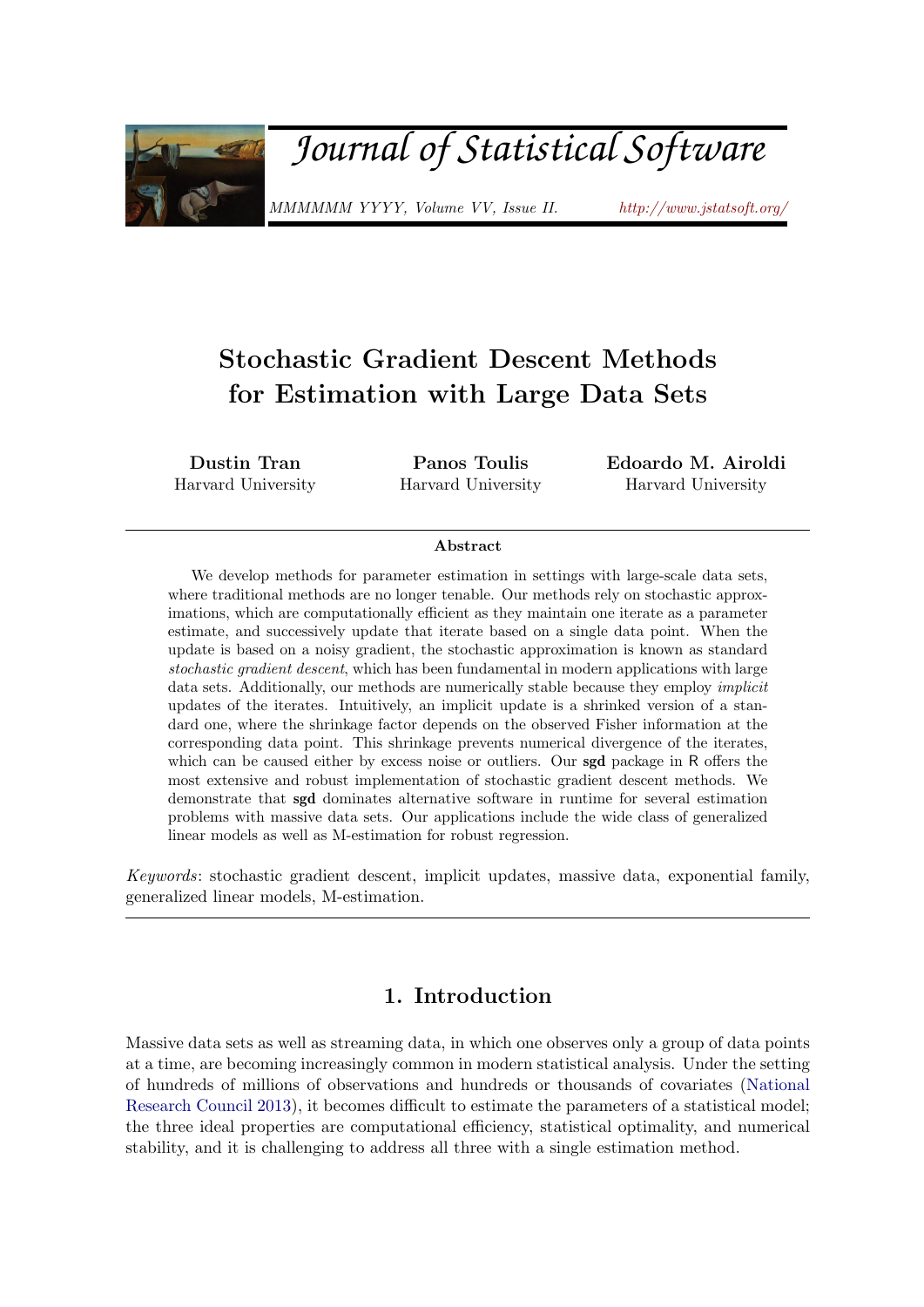More formally, suppose there exists a vector of parameters  $\theta_{\star} \in \mathbb{R}^{p}$  and that we observe i.i.d. samples  $\mathbf{D} = {\mathbf{x}_n, \mathbf{y}_n}$ , for  $n = 1, 2, ..., N$ ; in the  $n^{th}$  data point  $(\mathbf{x}_n, \mathbf{y}_n)$ , the outcome  $y_n \in \mathbb{R}^d$  is distributed conditional on covariates  $x_n \in \mathbb{R}^p$  according to a known density  $f(\mathbf{y}_n; \mathbf{x}_n, \theta_\star)$ , and thus the log-likelihood function for the entire data set **D** is given by  $\ell(\theta; \mathbf{D}) = \sum_{n=1}^{N} \log f(\mathbf{y}_n; \mathbf{x}_n, \theta)$ . The task is to estimate the true parameter value  $\theta_{\star}$  when N is infinite (streaming setting), or to approximate some estimator of  $\theta_{\star}$ , such as the maximumlikelihood estimator  $\theta^{\text{mle}} = \arg \max_{\theta \in \mathbb{R}^p} \ell(\theta; \mathbf{D})$ , when N is finite.

Widely used methods for statistical estimation, such as Fisher scoring, the EM algorithm, and iteratively reweighted least squares [\(Fisher](#page-20-0) [1925;](#page-20-0) [Dempster, Laird, and Rubin](#page-19-0) [1977;](#page-19-0) [Green](#page-20-1) [1984\)](#page-20-1) are not feasible in such settings; either they strictly do not apply in the streaming setting (infinite  $N$ ), or they do not scale to large data (finite but large  $N$ ). Fisher scoring, for example, requires at each iteration the inversion of a  $p \times p$  matrix and evaluation of the loglikelihood over the full data set **D**. This roughly yields  $\mathcal{O}(Np^{2+\epsilon})$  running time complexity, which is prohibitive when  $N$  and  $p$  are large. In contrast, estimation with massive data sets typically requires a running time complexity that is  $\mathcal{O}(Np^{1-\epsilon})$ , i.e., that is linear in N but sublinear in the parameter dimension  $p$ .

Such performance is achieved in general by the [stochastic gradient descent \(](#page-0-0)sgD) algorithm, which was initially proposed by [Sakrison](#page-22-0) [\(1965\)](#page-22-0) as a modification of the Robbins-Monro procedure [\(Robbins and Monro](#page-22-1) [1951\)](#page-22-1) for recursive estimation. It is defined through the iteration

<span id="page-1-0"></span>
$$
\theta_n^{\text{sgd}} = \theta_{n-1}^{\text{sgd}} + \gamma_n C_n \nabla \log f(\mathbf{y}_n; \mathbf{x}_n, \theta_{n-1}^{\text{sgd}}). \tag{1}
$$

We will refer to Equation [1](#page-1-0) as SGD with [explicit](#page-0-0) updates, or explicit SGD for short, because the next iterate  $\theta_n^{\text{sgd}}$  can be computed immediately after the  $n^{th}$  data point  $(\mathbf{x}_n, \mathbf{y}_n)$  is observed. The sequence  $\gamma_n > 0$  is the *learning rate* sequence, and is typically defined such that  $n\gamma_n \to$  $\gamma > 0$  as  $n \to \infty$ ; the hyperparameter  $\gamma > 0$  is fixed and known as the learning rate parameter. The sequence  $\{C_n\}$  is a sequence of positive-definite matrices, such that  $C_n \to C$  with C known, and is used to better condition the iteration; in the simplest case  $C_n = I$ , i.e., we simply use the identity matrix, which results in *first-order* [explicit](#page-0-0) sgD.

From a computational perspective, [explicit](#page-0-0) sgD is efficient because it replaces the expensive inversion of  $p \times p$  matrices, as in Fisher scoring, by a scalar sequence  $\gamma_n > 0$  and a matrix  $C_n$ that is fast to manipulate numerically, by design. Furthermore, the log-likelihood is evaluated at a single observation  $y_n$  given  $x_n$ , rather than the entire data set **D**, which saves significant computation time. From a theoretical perspective, [explicit](#page-0-0) sgD is justified because the theory of stochastic approximations [\(Robbins and Monro](#page-22-1) [1951,](#page-22-1) Theorem 1) implies that  $\theta_n^{\text{sgd}}$ converges to a point  $\theta_{\infty}$  such that  $\mathbb{E}(\nabla \log f(\mathbf{y}_n; \mathbf{x}_n, \theta_{\infty})) = 0$ . Under standard statistical theory,  $\mathbb{E}(\nabla \log f(\mathbf{y}_n; \mathbf{x}_n, \theta_{\star})) = 0$ , and this point is unique under typical regularity conditions [\(Lehmann and Casella](#page-21-1) [1998,](#page-21-1) Theorem 5.1, p.463), such as concavity of log-likelihood; this is true, for example, in the popular exponential family of statistical models [\(Brown](#page-19-1) [1986\)](#page-19-1). Therefore,  $\theta_{\infty} = \theta_{\star}$ , i.e., [explicit](#page-0-0) SGD converges to the true parameter value. In the finite N setting, a similar condition holds where  $\theta_n^{\text{sgd}}$  approximates  $\theta^{\text{mle}}$  if the  $n^{th}$  data point in Equation [1](#page-1-0) is an unbiased sample from the total  $N$  data points; see also [Toulis and Airoldi](#page-22-2) [\(2015b\)](#page-22-2) for a review of applications of SGD on modern machine learning applications.

Despite these theoretical guarantees, [explicit](#page-0-0) sgD requires careful tuning of the hyperparameter  $\gamma$  in the learning rate: small values of the parameter make the iteration Equa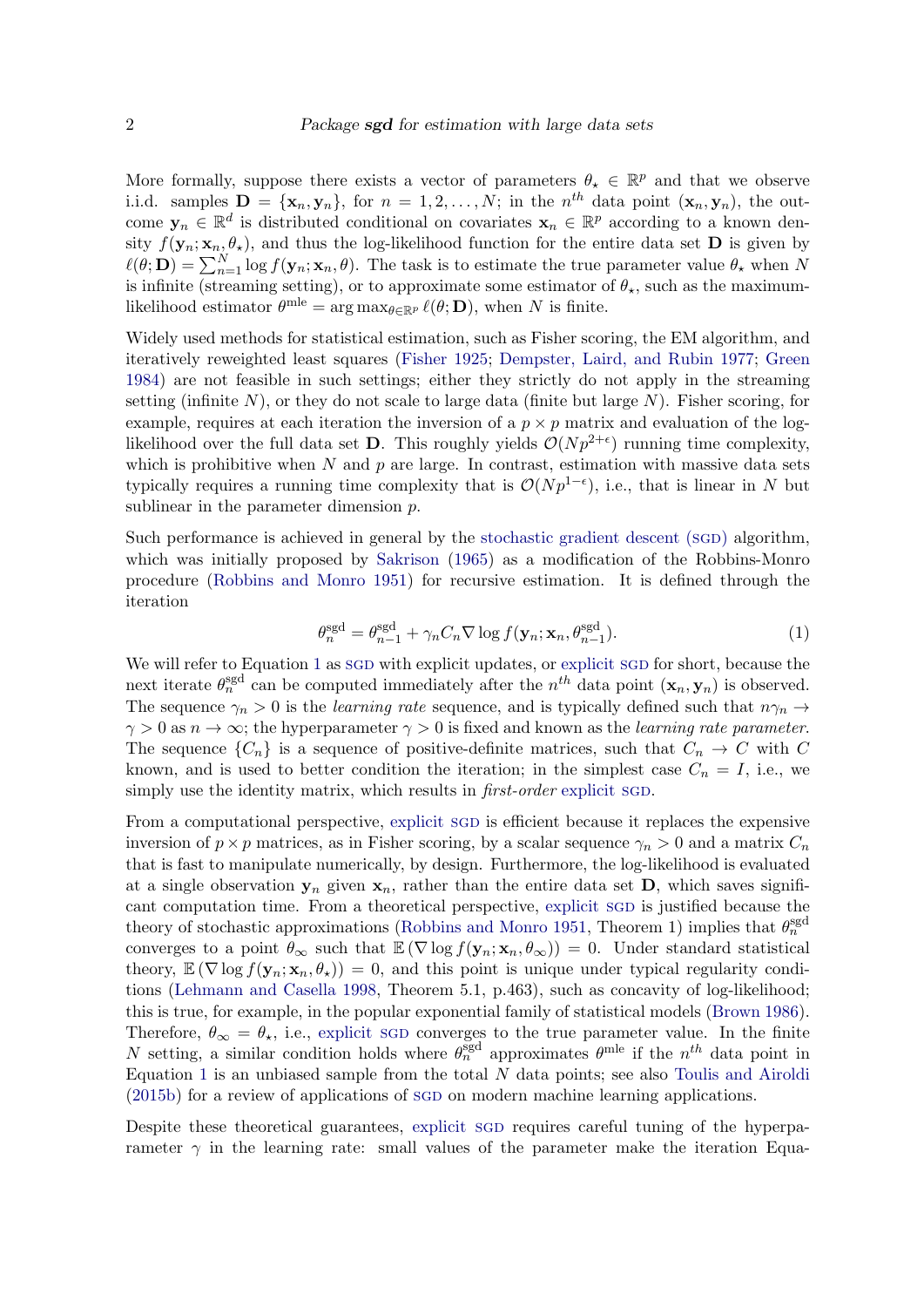tion [1](#page-1-0) very slow to converge in practice, whereas large values can cause numerical divergence. Moreover, it is known that [explicit](#page-0-0) sqp is statistically inefficient even when  $\gamma$  is correctly specified [\(Toulis, Airoldi, and Rennie](#page-22-3) [2014\)](#page-22-3). In particular, the amount of information loss from procedure Equation [1](#page-1-0) depends on the spectral gap of the Fisher information matrix,  $\mathcal{I}(\theta) = -\mathbb{E} \left( \nabla^2 \log f(\mathbf{y}_n; \mathbf{x}_n, \theta) \right)$ , calculated at the true parameter value  $\theta = \theta_{\star}$ . A large spectral gap makes it hard, or even impossible, to make the learning rates large enough for fast convergence, and also small enough for stability [\(Toulis and Airoldi](#page-22-4) [2015a,](#page-22-4) Section 3.5).

Motivated by these challenges, [Toulis, Tran, and Airoldi](#page-22-5) [\(2015\)](#page-22-5) introduced [averaged implicit](#page-0-0) [stochastic gradient descent \(](#page-0-0)AI-SGD), which is defined by the procedure

$$
\theta_n^{\text{im}} = \theta_{n-1}^{\text{im}} + \gamma_n C_n \nabla \log f(\mathbf{y}_n; \mathbf{x}_n, \theta_n^{\text{im}}),
$$
\n(2)

<span id="page-2-2"></span><span id="page-2-1"></span><span id="page-2-0"></span>
$$
\bar{\theta}_n = (1/n) \sum_{i=1}^n \theta_i^{\text{im}}.
$$
\n(3)

The first key component of AI-SGD is the *implicit* update Equation [2.](#page-2-0) Note that it is implicit because the next iterate  $\theta_n^{\text{im}}$  appears on both sides of the equation. This simple modification of the [explicit](#page-0-0) SGD procedure offers several statistical advantages. In particular, assuming a common starting point  $\theta_{n-1}^{\text{sgd}} = \theta_{n-1}^{\text{im}} \triangleq \theta_0$ , one can show through a Taylor approximation of Equation [2](#page-2-0) around  $\theta_0$  that the implicit update satisfies

$$
\Delta \theta_n^{\text{im}} = (I + \gamma_n C_n \hat{\mathcal{I}}(\theta_0; \mathbf{x}_n, \mathbf{y}_n))^{-1} \Delta \theta_n^{\text{sgd}} + \mathcal{O}(\gamma_n^2), \tag{4}
$$

where  $\Delta\theta_n = \theta_n - \theta_{n-1}$  for both methods, I is the identity matrix, and  $\hat{\mathcal{I}}(\theta_0; \mathbf{x}_n, \mathbf{y}_n)$  $-\nabla^2 \ell(\theta_0; \mathbf{x}_n, \mathbf{y}_n)$  is the observed Fisher information matrix at  $\theta_0$  (equivalent to the Hessian of the negative log-likelihood at  $\theta_0$ ). Equation [4](#page-2-1) implies that the implicit update Equation [2](#page-2-0) is a shrinked version of the explicit update Equation [1.](#page-1-0) This shrinkage makes the iterations significantly more stable in small-to-moderate samples, and also robust to misspecifications of the learning rate parameter  $\gamma$  [\(Toulis](#page-22-3) *et al.* [2014\)](#page-22-3). The implicit update Equation [2](#page-2-0) also has a Bayesian interpretation, where  $\theta_n^{\text{im}}$  is the posterior mode of a model with the standard multivariate normal  $\mathcal{N}(\theta_{n-1}^{\text{im}}, \gamma_n C_n)$  as the prior, and  $f(\theta; \mathbf{x}_n, \mathbf{y}_n)$  as the likelihood. Thus it provides an iterative form of regularization. In optimization, update Equation [2](#page-2-0) is known as a proximal update, and corresponds to a stochastic version of the proximal point algorithm [\(Rockafel](#page-22-6)[lar](#page-22-6) [1976\)](#page-22-6). [Krakowski, Mahony, Williamson, and Warmuth](#page-20-2) [\(2007\)](#page-20-2) and [Nemirovski, Juditsky,](#page-21-2) [Lan, and Shapiro](#page-21-2) [\(2009\)](#page-21-2) have shown that proximal methods fit better in the geometry of the parameter space.

The second key component of AI-SGD is iterate averaging Equation [3,](#page-2-2) which guarantees optimal statistical efficiency under fairly relaxed conditions. [Ruppert](#page-22-7) [\(1988\)](#page-22-7) and [Polyak and](#page-21-3) [Juditsky](#page-21-3) [\(1992\)](#page-21-3) first proved that averaging of iterates can achieve statistical optimality in the standard context of stochastic approximation with explicit updates; [Toulis](#page-22-5) et al. [\(2015\)](#page-22-5) extended this result to the [implicit](#page-0-0) sgD update Equation [2.](#page-2-0) Thus, AI-SGD is effectively a recursive estimation method that is both statistically optimal and numerically stable, while remaining applicable to the setting of massive and/or streaming data.

In this paper we develop statistically efficient sgD algorithms for generalized linear models— extending Algorithm 1 of [Toulis](#page-22-3) *et al.* [\(2014\)](#page-22-3)—and also develop sgD algorithms to perform high-dimensional M-estimation. This allows for scalable estimation of such models with massive and/or streaming data. We provide a publicly available package sgd [\(Tran, Toulis, and](#page-22-8)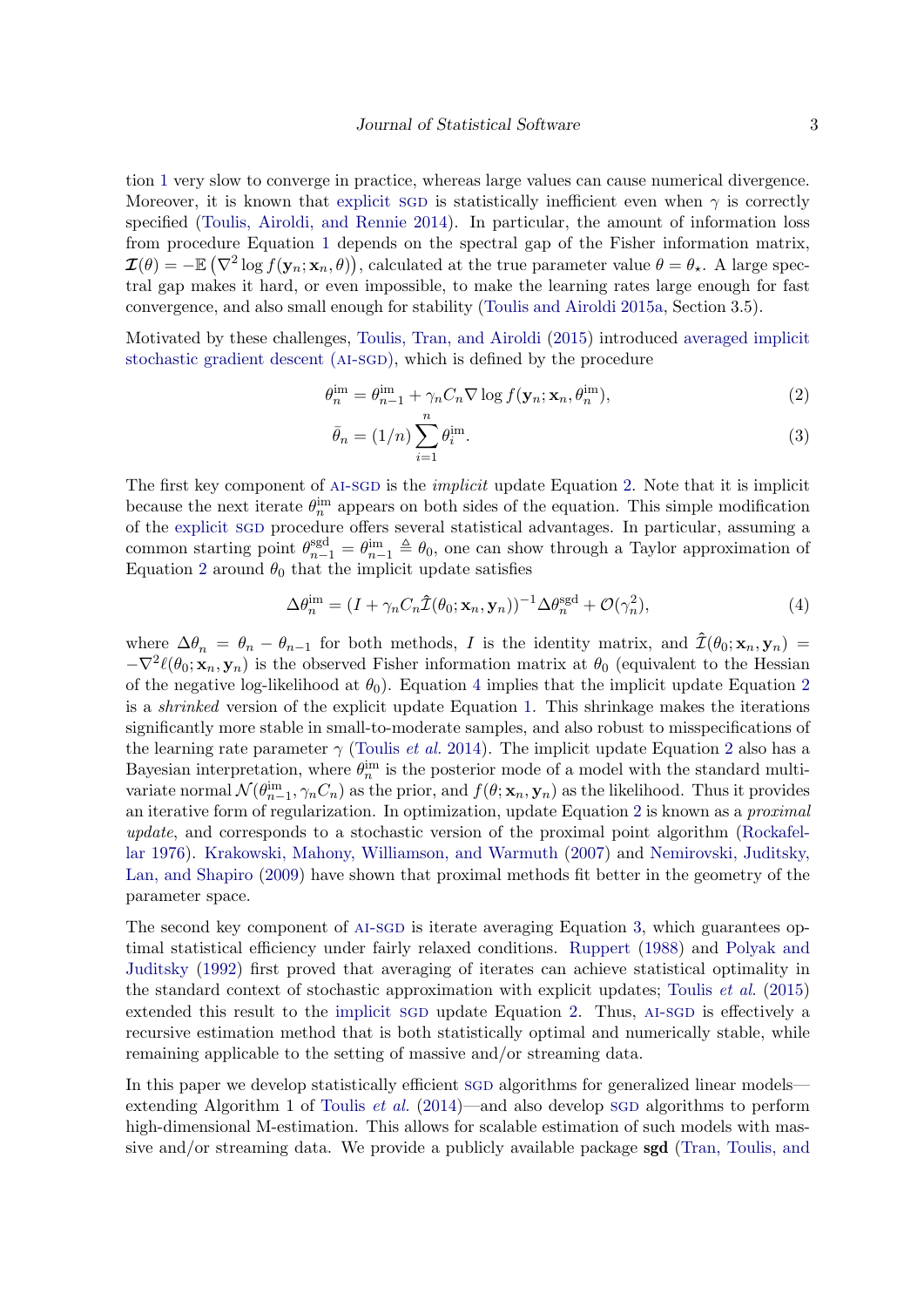[Airoldi](#page-22-8) [2015\)](#page-22-8) written in R, which implements AI-SGD, as well as other SGD variants. In Section [2,](#page-3-0) we develop the algorithms. Section [3](#page-7-0) contains experiments on simulated and real-world data, in which we demonstrate the advantages of the sgd package compared to alternative software. In Section [4,](#page-14-0) we describe the interface of **sgd** and implementation details for its use in practice.

### 2. Algorithms

<span id="page-3-0"></span>In this section we develop algorithms which implement [implicit](#page-0-0) sgD and AI-SGD for generalized linear models as well as M-estimation. We start by introducing an algorithm which efficiently computes a generalization of implicit update Equation [2,](#page-2-0) which is useful for the aforementioned applications.

#### 2.1. Efficient computation of implicit updates

The main difficulty in applying AI-SGD is the solution of the multidimensional fixed point equation for the implicit update Equation [2.](#page-2-0) In the large class of models where the likelihood given covariate **x** depends on the parameter  $\theta$  only through the natural parameter  $\eta \equiv \mathbf{x}^\top \theta$ , the solution of the fixed-point equation is computationally efficient. The general result is given in Theorem [2.1,](#page-3-1) whereas the assumption is made more precise below.

<span id="page-3-2"></span>**Assumption 2.1.** The likelihood  $\ell(\theta; \mathbf{x}_n, \mathbf{y}_n) \equiv \log f(\mathbf{y}_n; \mathbf{x}_n, \theta)$  of parameter value  $\theta$  given data point  $(\mathbf{x}_n, \mathbf{y}_n)$  depends on  $\theta$  only through the product  $\mathbf{x}_n^{\top} \theta$ , i.e.,

$$
\ell(\theta; \mathbf{x}_n, \mathbf{y}_n) \equiv \ell(\mathbf{x}_n^\top \theta; \mathbf{x}_n, \mathbf{y}_n). \tag{5}
$$

A key implication of Assumption [2.1](#page-3-2) is that the direction of the gradient of the log-likelihood does not depend on the parameter value since  $\nabla \log f(\mathbf{y}_n; \mathbf{x}_n, \underline{\theta}) = \ell'(\mathbf{x}_n^{\top} \theta; \mathbf{x}_n, \mathbf{y}_n) \mathbf{x}_n$ , where the latter derivative is with respect to the natural parameter  $\mathbf{x}_n^{\top} \theta$  and with fixed data  $\mathbf{x}_n, \mathbf{y}_n$ . This property is crucial because it implies that the implicit update Equation [2](#page-2-0) can be performed once a scalar value is found that will appropriately scale the gradient.

<span id="page-3-1"></span>**Theorem [2.1](#page-3-2).** Suppose Assumption 2.1 holds. Then the gradient for the implicit iterate  $\theta_n^{\text{im}}$ Equation [2](#page-2-0) is a scaled version of the gradient at the previous iterate, i.e.,

$$
\nabla \log f(\mathbf{y}_n; \mathbf{x}_n, \theta_n^{\text{im}}) = s_n \nabla \log f(\mathbf{y}_n; \mathbf{x}_n, \theta_{n-1}^{\text{im}}).
$$
\n(6)

The scalar  $s_n \in \mathbb{R}$  satisfies

$$
s_n \kappa_{n-1} = \ell' \left( \mathbf{x}_n^\top \theta_{n-1}^{\text{im}} + \gamma_n s_n \kappa_{n-1} \mathbf{x}_n^\top C_n \mathbf{x}_n; \mathbf{x}_n, \mathbf{y}_n \right), \tag{7}
$$

where  $\kappa_{n-1} = \ell'(\mathbf{x}_n^{\top} \theta_{n-1}^{\text{im}}; \mathbf{x}_n, \mathbf{y}_n).$ 

Theorem [2.1](#page-3-1) shows that the gradient  $\nabla$  log  $f(\mathbf{y}_n; \mathbf{x}_n, \theta_n^{\text{im}})$  in the implicit update Equation [2](#page-2-0) is in fact a scaled version of the gradient  $\nabla$  log  $f(\mathbf{y}_n; \mathbf{x}_n, \theta_{n-1}^{\text{im}})$  that would appear in update Equation [2](#page-2-0) if we were applying explicit updates. Therefore, computing the implicit update reduces to finding the scale factor  $s_n \in \mathbb{R}$ . See [Toulis and Airoldi](#page-22-4) [\(2015a,](#page-22-4) Threorem 4.1) for a proof.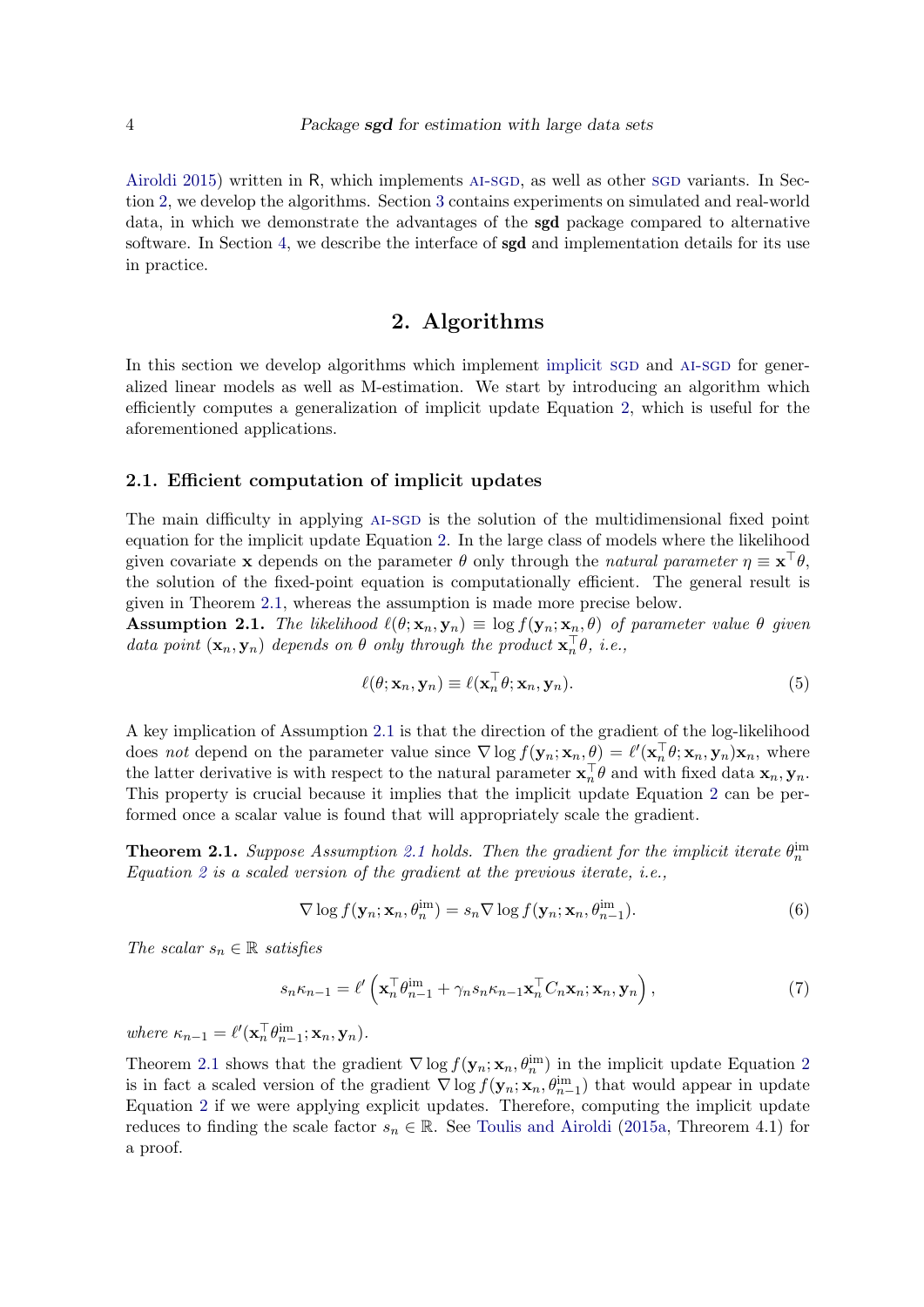**Penalized likelihood.** It is possible to regularize both explicit and implicit SGD by adding a penalty to the log-likelihood. In particular, we consider the elastic net [\(Zou and Hastie](#page-23-0) [2005\)](#page-23-0), where for some fixed  $\alpha \in [0,1]$  the penalty function is

$$
P_{\alpha}(\theta) = (1 - \alpha) \frac{1}{2} ||\theta||_2^2 + \alpha ||\theta||_1.
$$
\n(8)

Adding the elastic net with a regularization parameter  $\lambda \in \mathbb{R}$  to [explicit](#page-0-0) sq is straightforward:

$$
\theta_n^{\text{sgd}} = \theta_{n-1}^{\text{sgd}} + \gamma_n C_n (\nabla \log f(\mathbf{y}_n; \mathbf{x}_n, \theta_{n-1}^{\text{sgd}}) - \lambda \nabla P_\alpha(\theta_{n-1}^{\text{sgd}})),\tag{9}
$$

where the gradient of the elastic net penalty is given by

<span id="page-4-0"></span>
$$
\nabla P_{\alpha}(\theta_{n-1}^{\text{im}}) = (1 - \alpha)\theta_{n-1}^{\text{sgd}} + \alpha \operatorname{sign}(\theta_{n-1}^{\text{sgd}}). \tag{10}
$$

Here, the operation sign( $\theta$ ) is the element-wise sign operation, outputting 1 if  $\theta_j > 0$ , -1 if  $\theta_j < 0$ , and 0 otherwise.

For [implicit](#page-0-0) sqp the update would be

$$
\theta_n^{\text{im}} = \theta_{n-1}^{\text{im}} + \gamma_n C_n (\nabla \log f(\mathbf{y}_n; \mathbf{x}_n, \theta_n^{\text{im}}) - \lambda \nabla P_\alpha(\theta_n^{\text{im}})). \tag{11}
$$

However, it is not generally possible to compute update Equation [11.](#page-4-0) For example, Assumption [2.1](#page-3-2) does not hold because the gradient of the log-likelihood and the gradient of the penalty generally have two different directions. This breaks the argument of Theorem [2.1,](#page-3-1) where the direction of the update calculated at the next iterate  $\theta_n^{\text{im}}$  is the same as the direction of the update calculated at the previous iterate  $\theta_{n-1}^{\text{im}}$ .

To circumvent this problem, we simply penalize the previous iterate instead of the current, i.e., perform the update

<span id="page-4-2"></span><span id="page-4-1"></span>
$$
\theta_n^{\text{im}} = \theta_{n-1}^{\text{im}} + \gamma_n C_n (\nabla \log f(\mathbf{y}_n; \mathbf{x}_n, \theta_n^{\text{im}}) - \lambda \nabla P_\alpha(\theta_{n-1}^{\text{im}})). \tag{12}
$$

Then update Equation [12](#page-4-1) is equivalent to

<span id="page-4-3"></span>
$$
\theta_n^{\text{im}} = \theta_{n-1}^{\text{im}} + \gamma_n C_n (s_n \nabla \log f(\mathbf{y}_n; \mathbf{x}_n, \theta_{n-1}^{\text{im}})) - \lambda \nabla P_\alpha(\theta_{n-1}^{\text{im}})),\tag{13}
$$

where the scale factor  $s_n$  satisfies

$$
s_n \kappa_{n-1} = \ell' \left( \mathbf{x}_n^\top \theta_{n-1}^{\text{im}} - \gamma_n \lambda \mathbf{x}_n^\top C_n \nabla P_\alpha(\theta_{n-1}^{\text{im}}) + \gamma_n s_n \kappa_{n-1} \mathbf{x}_n^\top C_n \mathbf{x}_n; \mathbf{x}_n, \mathbf{y}_n \right), \tag{14}
$$

and where  $\kappa_{n-1} = \ell'(\mathbf{x}_n^{\top} \theta_{n-1}^{\text{im}}; \mathbf{x}_n, \mathbf{y}_n)$ . A proof for this case with penalized likelihoods is identical to the proof of Theorem [2.1.](#page-3-1)

Final algorithm for implicit updates. This analysis leads to Algorithm [1,](#page-5-0) which, for models satisfying Assumption [2.1,](#page-3-2) implements the most general update Equation [13](#page-4-2) of [im](#page-0-0)[plicit](#page-0-0) sgd with conditioning matrices and penalty. This algorithm applies a root-finding procedure solving Equation [14](#page-4-3) at every iteration, which is fast because the equation is onedimensional and the search bounds for the solution are known, having a diminishing range  $\mathcal{O}(\gamma_n)$ . Indeed, the one-dimensional search is computationally negligible in practice, as we see in Section [3.](#page-7-0)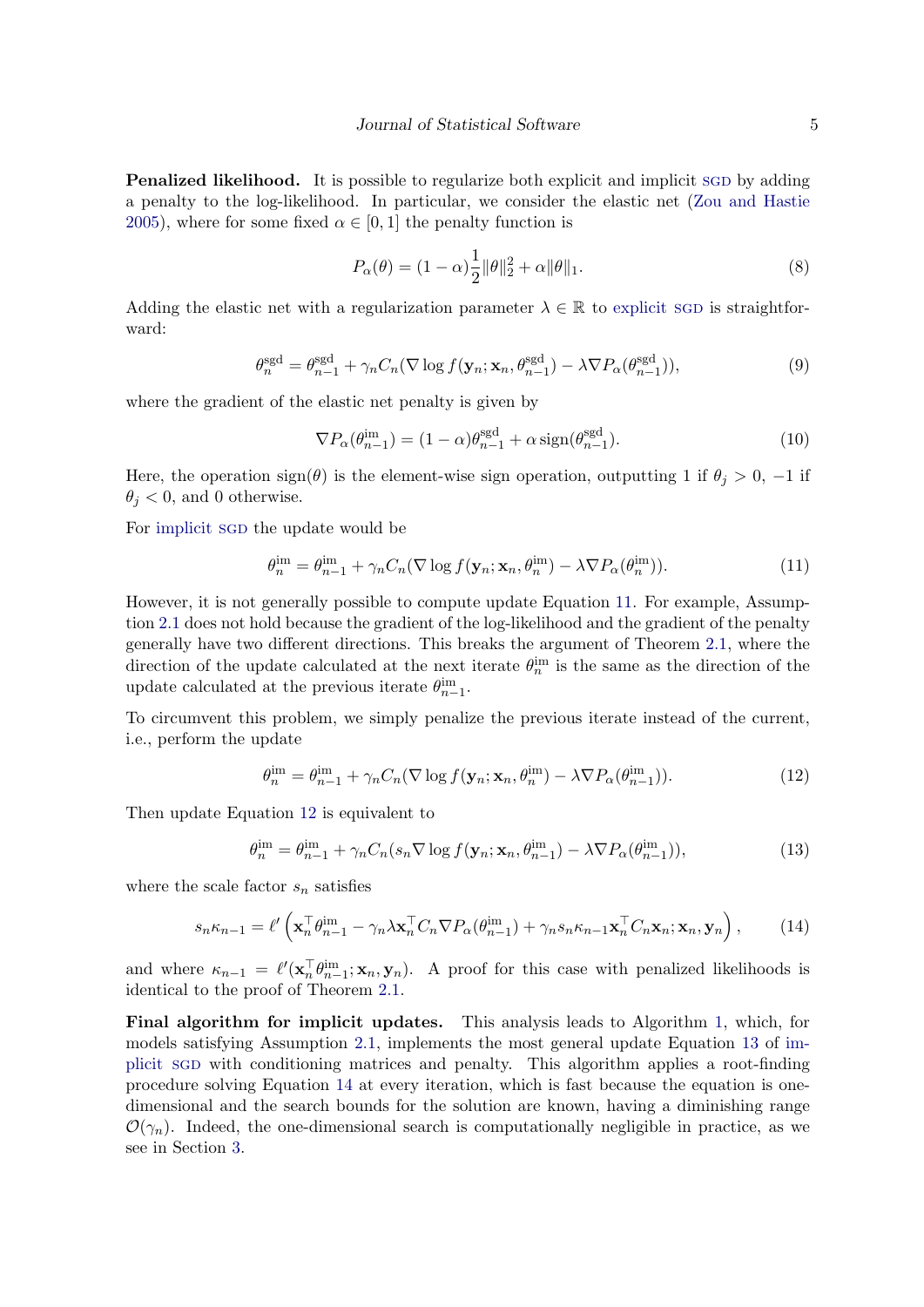<span id="page-5-0"></span>Algorithm 1 Efficient implementation of implicit update Equation [13](#page-4-2)

```
1: function IMPLICIT_UPDATE(\ell'(\cdot;\cdot), \gamma_n, \theta_{n-1}^{\text{im}}, \mathbf{x}_n, \mathbf{y}_n, C_n, P_\alpha)2: \# Compute search bounds B3: r_n \leftarrow \gamma_n \ell' \left( \mathbf{x}_n^\top \theta_{n-1}^{\text{im}}; \mathbf{x}_n, \mathbf{y}_n \right)4: B \leftarrow [0, r_n]5: if r_n \leq 0 then
  6: B \leftarrow [r_n, 0]7: end if
  8: \# Solve \ fixed-point \ equation \ by \ a \ root-finding \ method9: \xi = \gamma_n \ell'(\mathbf{x}_n^\top \theta_{n-1}^{\text{im}} - \gamma_n \lambda \mathbf{x}_n^\top C_n \nabla P_\alpha(\theta_{n-1}^{\text{im}}) + \xi \mathbf{x}_n^\top C_n \mathbf{x}_n; \mathbf{x}_n, \mathbf{y}_n), \xi \in B10: s_n \leftarrow \xi/r_n11: \#13
12: return \theta_{n-1}^{\text{im}} + \gamma_n C_n \left( s_n \ell' \left( \mathbf{x}_n^{\top} \theta_{n-1}^{\text{im}}; \mathbf{x}_n, \mathbf{y}_n \right) \mathbf{x}_n - \lambda \nabla P_\alpha(\theta_{n-1}^{\text{im}}) \right)13: end function
```
We also note that because the implicit update Equation [17](#page-5-1) effectively does regularization as a shrinkage estimate (see Equation [4\)](#page-2-1), the use of penalization is not as crucial in practice as it is for explicit updates. We make extensive experiments using Algorithm [2](#page-6-0) and also examine this effect in Section [3.](#page-7-0)

#### 2.2. Generalized linear models

In the family of [generalized linear models \(](#page-0-0)GLMs), the outcome  $y_n \in \mathbb{R}$  follows an exponential family distribution conditional on  $x_n$ ,

$$
y_n \mid \mathbf{x}_n \sim \exp\left\{\frac{1}{\psi}(\eta_n y_n - b(\eta_n))\right\} c(y_n, \psi), \quad \eta_n \equiv \mathbf{x}_n^\top \theta_\star,
$$
 (15)

where the scalar  $\psi > 0$  is the dispersion parameter which affects the variance of the outcome,  $c(\cdot, \cdot)$  is the base measure, and  $b(\cdot)$  is the log normalizer which ensures that the distribution integrates to one.<sup>[1](#page-5-2)</sup> Additionally, in a [GLM](#page-0-0) it is assumed that  $\mathbb{E}(y_n|\mathbf{x}_n) = h(\mathbf{x}_n^{\top}\theta_{\star})$ , where  $h : \mathbb{R} \to \mathbb{R}$  is known as the *transfer function* [\(Nelder and Wedderburn](#page-21-4) [1972;](#page-21-4) [Dobson and](#page-19-2) [Barnett](#page-19-2) [2008\)](#page-19-2). A simple property of [GLM](#page-0-0)s is that the transfer function is the first derivative of the log normalizer, i.e.,  $h(\mathbf{x}_n^{\top}\theta) = b'(\mathbf{x}_n^{\top}\theta)$ , for all  $\mathbf{x}_n, \theta$ .

A straightforward implementation of [explicit](#page-0-0) sgD for estimation with [GLM](#page-0-0)s is

$$
\theta_n^{\text{sgd}} = \theta_{n-1}^{\text{sgd}} + \gamma_n C_n [y_n - h(\mathbf{x}_n^{\top} \theta_{n-1}^{\text{sgd}})] \mathbf{x}_n. \tag{16}
$$

Similarly, the AI-SGD procedure can be written as

<span id="page-5-1"></span>
$$
\theta_n^{\text{im}} = \theta_{n-1}^{\text{im}} + \gamma_n C_n [y_n - h(\mathbf{x}_n^{\top} \theta_n^{\text{im}})] \mathbf{x}_n,
$$
  
\n
$$
\bar{\theta}_n = \frac{1}{n} \sum_{i=1}^n \theta_n^{\text{im}}.
$$
\n(17)

<span id="page-5-2"></span><sup>&</sup>lt;sup>1</sup>We present one-dimensional outcomes for simplicity. However, our theory easily extends to multidimensional outcomes. Such an extension is given, for example, in Section [2.3](#page-6-1) on M-estimation.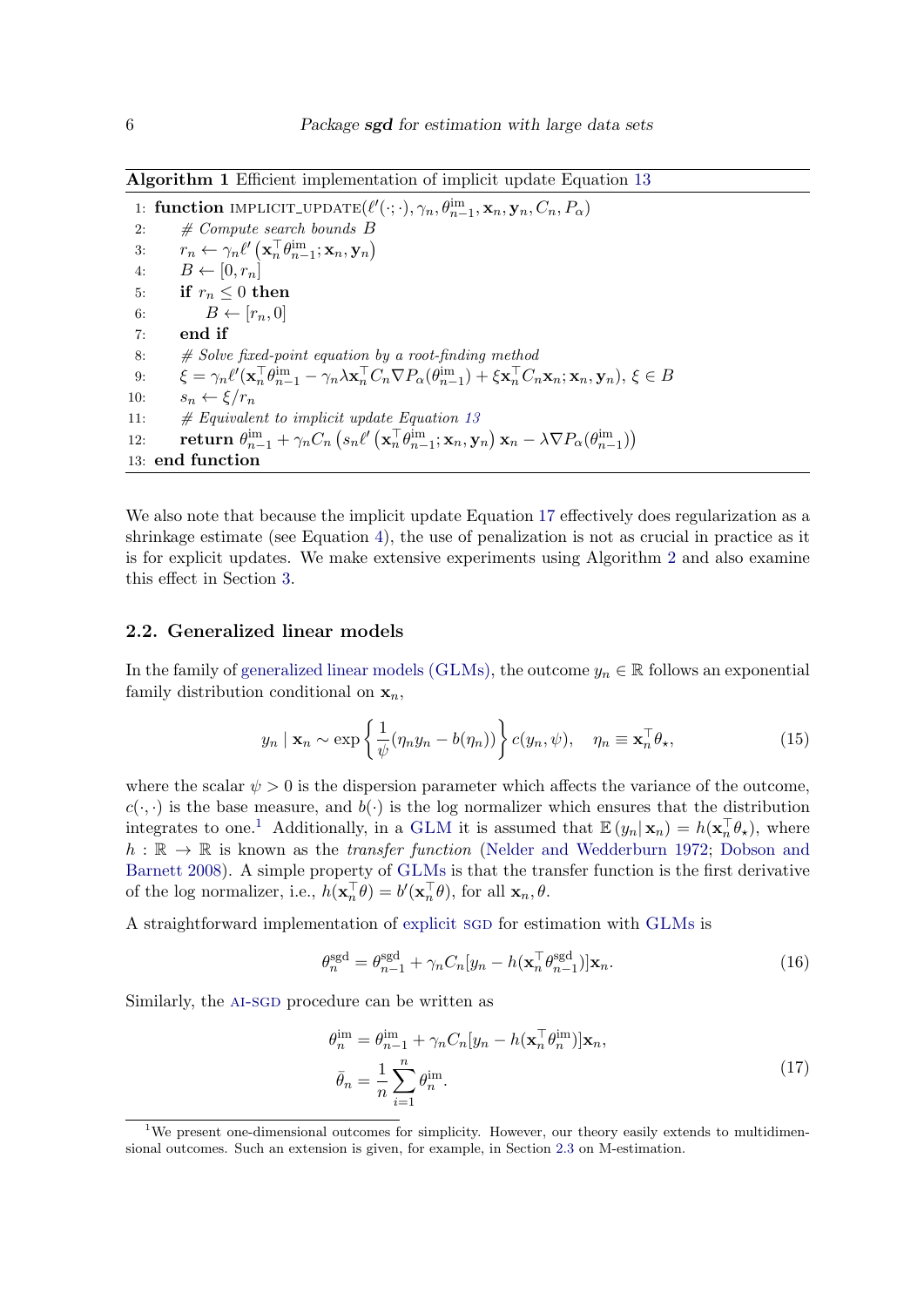<span id="page-6-0"></span>Algorithm 2 Estimation of [generalized linear models](#page-0-0) with AI-SGD

1: Initialize  $\theta_0^{\text{im}}, \bar{\theta}_0$ 2: for  $n = 1, 2, ...$  do 3: Define  $\ell'(\mathbf{x}_n^{\top} \theta; \mathbf{x}_n, \mathbf{y}_n) \equiv y_n - h(\mathbf{x}_n^{\top} \theta)$ 4: Calculate implicit update  $\theta_n^{\text{im}} \leftarrow \text{IMPLICIT\_UPDATE}(\ell'(\cdot; \cdot), \gamma_n, \theta_{n-1}^{\text{im}}, \mathbf{x}_n, \mathbf{y}_n, C_n, P_\alpha)$ 5:  $\bar{\theta}_n \leftarrow \frac{n-1}{n} \bar{\theta}_{n-1} + \frac{1}{n}$  $\frac{1}{n}\theta_{n}^{\text{im}}$ 6: end for

By assumption,  $\ell(\theta; y_n, \mathbf{x}_n) \propto (\mathbf{x}_n^\top \theta_\star) y_n - b(\mathbf{x}_n^\top \theta_\star)$ , and thus the log-likelihood depends on parameter value  $\theta_{\star}$  only through its linear combination with covariate value  $x_n$ . Additionally,  $\text{Var}(y_n|\mathbf{x}_n) = h'(\mathbf{x}_n^{\top} \theta_\star) ||\mathbf{x}_n||^2$ , and thus  $h' \geq 0$ , which implies that  $\ell$  is twice-differentiable and concave, thus fulfilling Assumption [2.1.](#page-3-2)

Penalized likelihood. As argued before, one can add the elastic penalty by applying it to the previous estimate instead of the current. That is, for fixed  $\alpha \in [0,1]$  and regularization parameter  $\lambda \in \mathbb{R}$ , the AI-SGD procedure for generalized linear models with elastic net is

$$
\theta_n^{\text{im}} = \theta_{n-1}^{\text{im}} + \gamma_n C_n \left( [y_n - h(\mathbf{x}_n^\top \theta_n^{\text{im}})] \mathbf{x}_n - \lambda \nabla P_\alpha(\theta_{n-1}^{\text{im}}) \right),
$$
  
\n
$$
\bar{\theta}_n = \frac{1}{n} \sum_{i=1}^n \theta_n^{\text{im}}.
$$
\n(18)

Algorithm [2](#page-6-0) implements estimation of GLMs through AI-SGD based on updates Equation [18.](#page-6-2)

### <span id="page-6-1"></span>2.3. M-Estimation

Given a data set of N observations  $\mathcal{D} = \{(\mathbf{x}_n, \mathbf{y}_n)\}\$ and a convex function  $\rho : \mathbb{R} \to \mathbb{R}^+$ , the [M-estimator](#page-0-0) is defined as

<span id="page-6-2"></span>
$$
\hat{\theta}^m = \arg\min_{\theta \in \mathbb{R}^p} \sum_{n=1}^N \rho(\mathbf{y}_n - \mathbf{x}_n^\top \theta),\tag{19}
$$

where it is assumed  $y_n = x_n^\top \theta_\star + \epsilon_n$ , and  $\epsilon_n$  are i.i.d. zero mean-valued noise. [M-estimators](#page-0-0) are especially useful in robust statistics [\(Huber](#page-20-3) [1964;](#page-20-3) [Huber and Ronchetti](#page-20-4) [2009\)](#page-20-4), as appropriate choice of  $\rho$  can reduce the influence of outliers in data. Recently, there has been increased interest in the literature for fast approximation of [M-estimators](#page-0-0) due to their robustness [\(Donoho](#page-19-3) [and Montanari](#page-19-3) [2013;](#page-19-3) [Jain, Tewari, and Kar](#page-20-5) [2014\)](#page-20-5).

Typically in [M-estimation,](#page-0-0)  $\rho$  is twice-differentiable around zero and

$$
\mathbb{E}\left(\rho'(\mathbf{y}_n - \mathbf{x}_n^\top \hat{\theta}^m) \mathbf{x}_n\right) = 0,\tag{20}
$$

where the expectation is over the empirical data distribution. Therefore SGD algorithms can be applied to approximate the [M-estimator](#page-0-0)  $\hat{\theta}^m$ . Importantly,  $\rho$  is convex, which implies that the conditions of Assumption [2.1](#page-3-2) are met.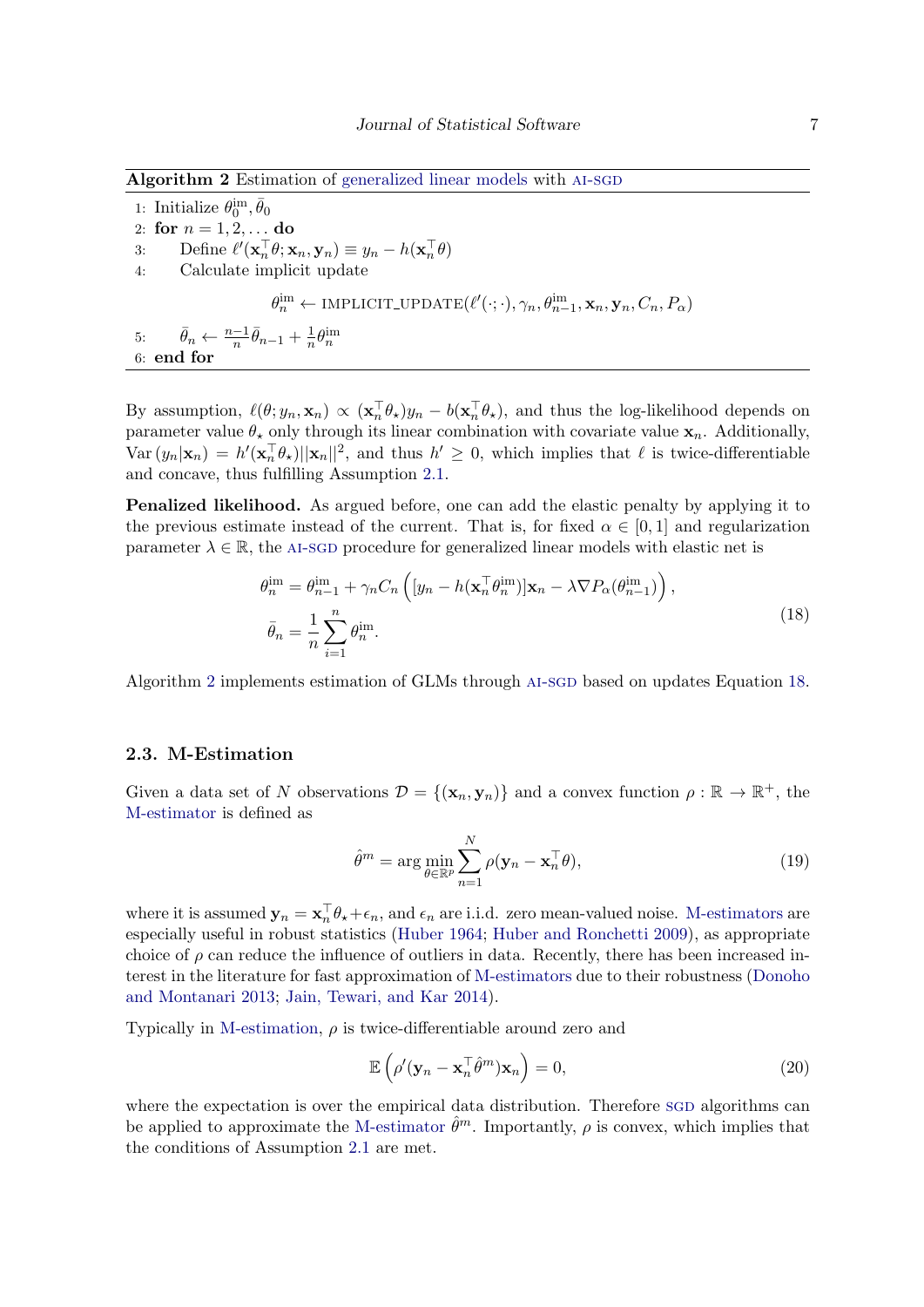<span id="page-7-1"></span>

|  | Algorithm 3 M-estimation with AI-SGD |  |  |
|--|--------------------------------------|--|--|
|--|--------------------------------------|--|--|

1: Initialize  $\theta_0^{\text{im}}, \bar{\theta}_0$ 2: for  $n = 1, 2, ...$  do 3: Define  $\ell'(\mathbf{x}_n^{\top} \theta; \mathbf{x}_n, \mathbf{y}_n) \equiv -\rho'(\mathbf{y}_n - \mathbf{x}_n^{\top} \theta)$ 4: Calculate implicit update  $\theta_n^{\text{im}} \leftarrow \text{IMPLICIT\_UPDATE}(\ell'(\cdot; \cdot), \gamma_n, \theta_{n-1}^{\text{im}}, \mathbf{x}_n, \mathbf{y}_n, C_n, P_\alpha)$ 5:  $\bar{\theta}_n \leftarrow \frac{n-1}{n} \bar{\theta}_{n-1} + \frac{1}{n}$  $\frac{1}{n}\theta_{n}^{\text{im}}$ 6: end for

The AI-SGD procedure for approximating [M-estimators](#page-0-0) is

$$
\theta_n^{\text{im}} = \theta_{n-1}^{\text{im}} + \gamma_n C_n [\rho'(\mathbf{y}_n - \mathbf{x}_n^\top \theta_n^{\text{im}})] \mathbf{x}_n,\tag{21}
$$

$$
\bar{\theta}_n = \frac{1}{n} \sum_{i=1}^n \theta_n^{\text{im}}.
$$
\n(22)

An outline of the procedure is given in Algorithm [3.](#page-7-1) As before, Algorithm [3](#page-7-1) also includes the optional use of a sequence of conditioning matrices  $C_n$  and a penalty function  $P_\alpha$ . The use of penalization has particularly been considered as a way to merge the robustness properties given by a choice of  $\rho$  with sparsity, e.g, through lasso [\(Owen](#page-21-5) [2007;](#page-21-5) [Lambert-Lacroix, Zwald](#page-21-6) [et al.](#page-21-6) [2011;](#page-21-6) [Li, Peng, and Zhu](#page-21-7) [2011\)](#page-21-7).

It is also typical to assume that the density of  $\epsilon_n$  is symmetric around zero. Therefore, it also holds  $\mathbb{E} \left( \rho'(\mathbf{y}_n - \mathbf{x}_n^{\top} \theta_\star) \mathbf{x}_n \right) = 0$ , where the expectation is over the true data distribution. Hence sgD procedures can be used to estimate  $\theta_{\star}$  in the case of an infinite stream of observations  $(N = \infty)$ . We write Algorithm [3](#page-7-1) for the case of finite N, but it is trivial to adapt the procedure to infinite N.

### 3. Experiments

<span id="page-7-0"></span>In this section, we compare the SGD methods implemented in the **[sgd](#page-0-0)** package, such as [explicit](#page-0-0) [sgd](#page-0-0) and [ai-sgd](#page-0-0), with standard, deterministic optimization methods that are widely used in statistical practice, such as glmnet [\(Friedman, Hastie, and Tibshirani](#page-20-6) [2010\)](#page-20-6), biglm [\(Lum](#page-21-8)[ley](#page-21-8) [2013\)](#page-21-8), and speedglm [\(Enea, Meiri, and Kalimi](#page-20-7) [2015\)](#page-20-7). We demonstrate in both massive and streaming data settings that standard methods are not applicable, and furthermore that [sgd](#page-0-0) methods outperform such methods upon orders of magnitude in runtime and convergence.

As standard methods are not competitive, we also compare the proposed SGD methods to each other, e.g., comparing AI-SGD to [explicit](#page-0-0) SGD, across a wide range of learning rate specifications, including adaptive specifications such as AdaGrad [\(Duchi, Hazan, and Singer](#page-19-4) [2011\)](#page-19-4) and RMSProp [\(Tieleman and Hinton](#page-22-9) [2012\)](#page-22-9); more details on the specifications which are available in sgd are given in Section [4.3.](#page-15-0)

All timings are carried out on a general-purpose 2.6 GHz Intel Core i5 processor, and are reported for various algorithms which reach a thresholded  $L_2$  distance to the true parameter value.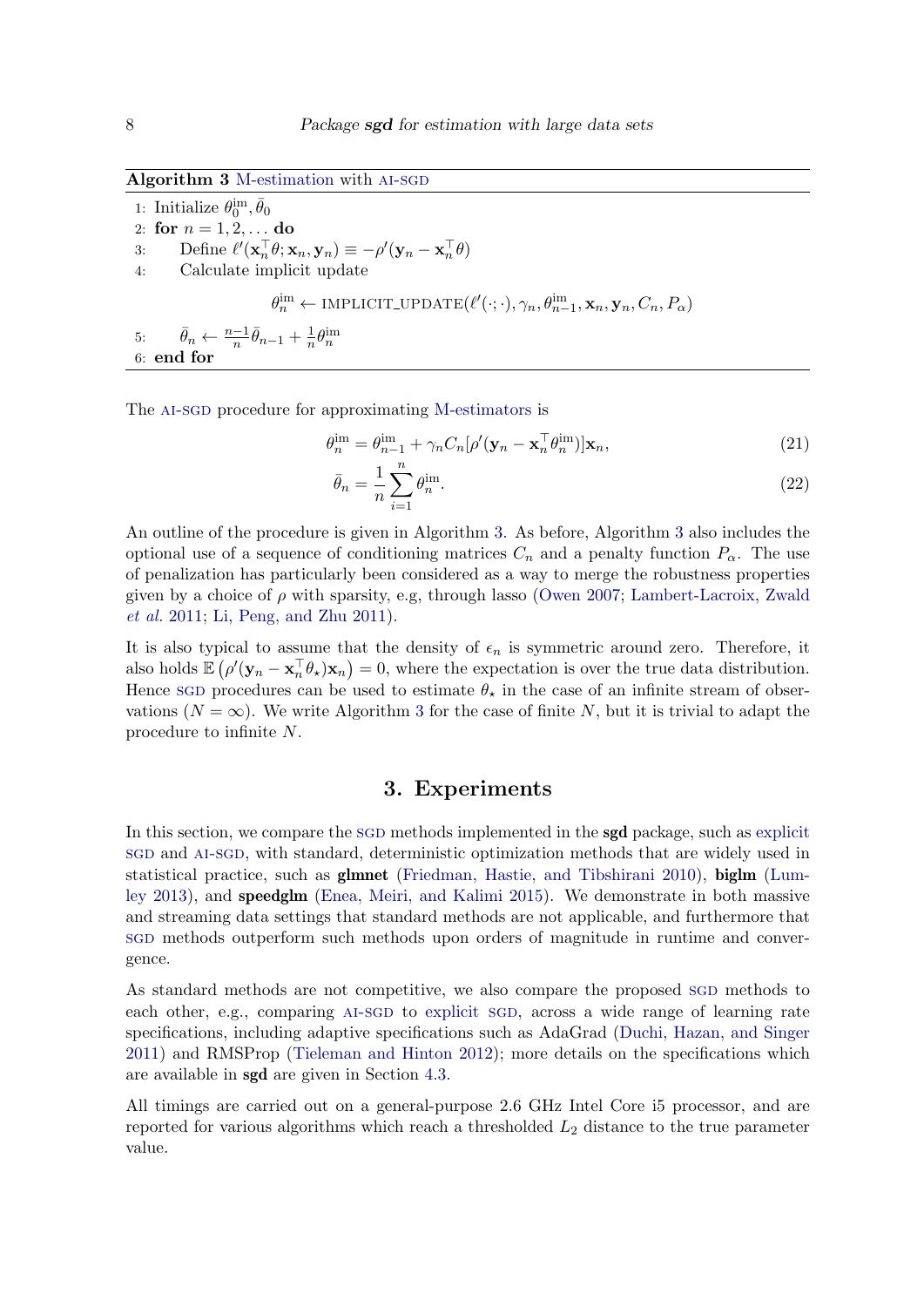#### 3.1. Linear regression with the lasso

We follow an experiment used in benchmarking the **glmnet** package [\(Friedman](#page-20-6) *et al.* [2010,](#page-20-6) Section 5.1), which fits [GLM](#page-0-0)s with the elastic net penalty over a regularization path. As glmnet was shown to outperform related software such as elasticnet [\(Zou and Hastie](#page-23-1) [2012\)](#page-23-1) and lars [\(Hastie and Efron](#page-20-8) [2013\)](#page-20-8), we compare sgd strictly to glmnet. The design matrix  $\bf{X}$  with N observations and p predictors is generated from a normal distribution such that each pair of predictors  $\mathbf{X}_j, \mathbf{X}_{j'}$  has the same correlation  $\rho$ . Each of the N outcomes  $\mathbf{y}_n$ ,  $n = 1, 2, \ldots N$ , is defined as

$$
\mathbf{y}_n = \mathbf{x}_n^\top \theta_\star + k\epsilon_n,\tag{23}
$$

where  $\theta_{\star j} = (-1)^j \exp(-2(j-1)/20)$  so that the elements of the true parameter value  $\theta_{\star}$  have alternating signs and are exponentially decreasing. The noise  $\epsilon_n$  is distributed as a standard normal,  $\epsilon \sim \mathcal{N}(0, 1)$ , and k is chosen so that the signal-to-noise ratio is equal to 3.0. We run glmnet with "covariance updates", which takes advantage of sparse updates in the parameter space to reduce the complexity of  $\mathcal{O}(Np)$  calculations per iteration. It performs better in our experiments than the "naive update" also considered in [Friedman](#page-20-6) *et al.* [\(2010\)](#page-20-6).

Table [1](#page-9-0) outlines results for a combination of triplets  $(N, p, \rho)$ , ranging from  $N = 1,000$  observations and scaling up to  $N = 10$  million. **glmnet** is seen to be competitive with sgp procedures under the setting of  $N = 1,000$  observations, and in fact glmnet slightly outperforms sgD algorithms for lower dimensions of N and p. It is in any higher dimensional setting where **sgd** strictly dominates **glmnet**, as seen in the table where for example, with  $N = 50,000$ and  $p = 10,000$ , sgd is orders of magnitude faster.

Furthermore, glmnet is restricted by the memory limitations of computer hardware. For example, simulations with 100, 000 observations and 10, 000 features require 8 GB in memory for simply storing the data, and more is required for parameter storage and computational overhead. For the sgd package, we simply stream the data points using bigmemory [\(Kane,](#page-20-9) [Emerson, and Weston](#page-20-9) [2013\)](#page-20-9), which requires less than 500 MB of RAM for all our experiments, a 16-fold decrease in memory requirements. This is not possible for glmnet in either the case of real streaming data, or simply as a way to remove memory bottlenecks. In principle, gradient descent algorithms such as **glmnet** can read and destroy data memory from disk as it loops over the full data set; however, this is impractical as it requires such an expensive memory access at each iteration.

We now compare the sgp algorithms. For small dimensional problems, [explicit](#page-0-0) sgp achieves faster runtime than AI-SGD as it does not require a one-dimensional search following Algorithm [1.](#page-5-0) However, in high dimensions and high correlations, it becomes extremely difficult for [explicit](#page-0-0) sgd to even converge for this toy linear model. It is sensitive to the learning rate, and any misspecification can cause it to diverge numerically. Thus, we were not able to obtain a proper timing for [explicit](#page-0-0) sgD in settings of either high correlation ( $\rho > 0.9$ ) or high dimension with medium correlation ( $\rho > 0.5$ ). In practice one must tune the hyperparameter for [explicit](#page-0-0) sgD—thus requiring significant computational overhead and user input—while also closely monitoring the stochastic gradients for consideration of other numerical issues. AI-SGD on the other hand uses additional computation per iteration, which in high dimensions is negligible compared to the cost of a stochastic gradient update. This additional computation leads to significantly more robust updates and faster convergence.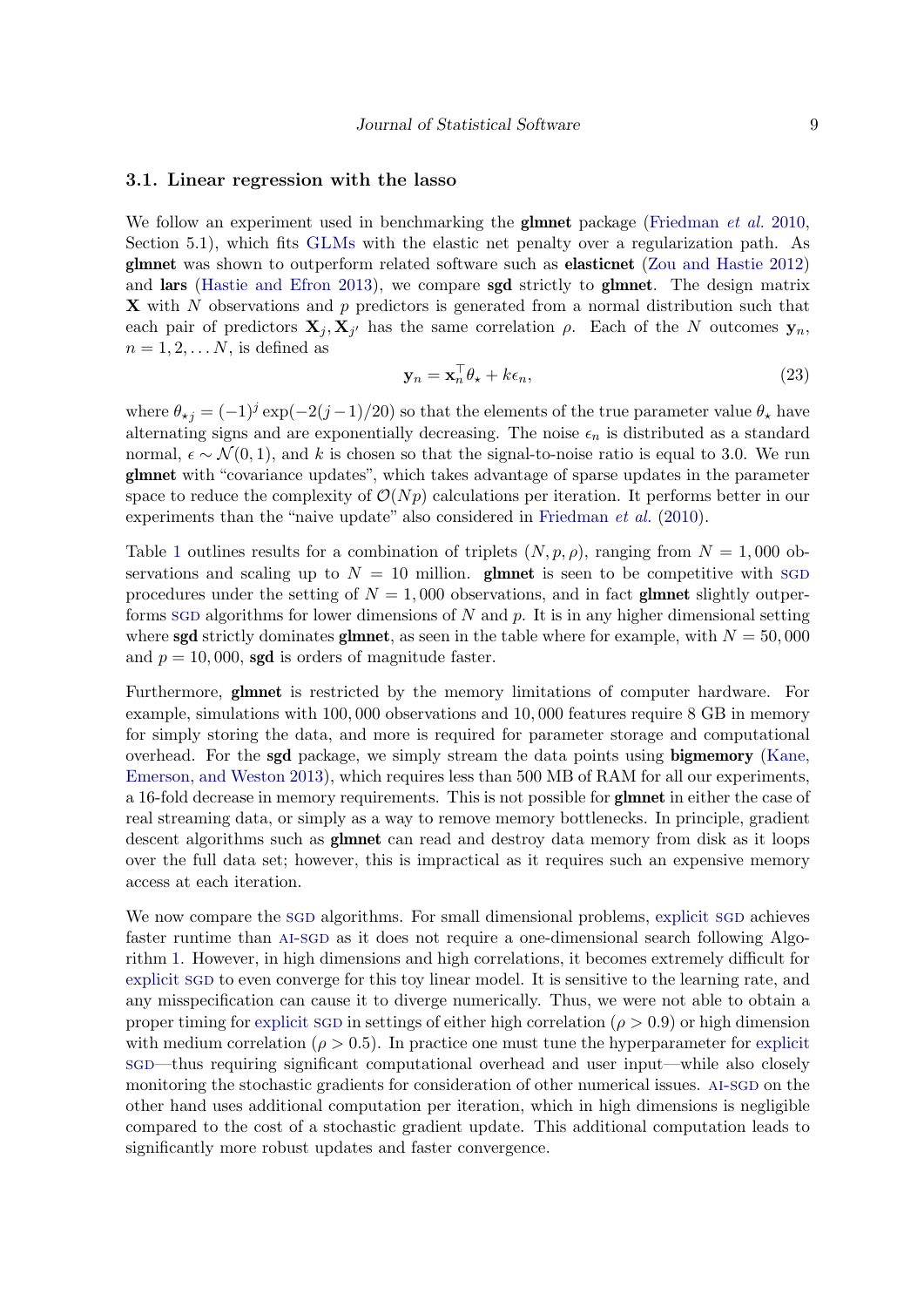<span id="page-9-0"></span>

|                             | Correlation    |       |       |                                   |       |       |
|-----------------------------|----------------|-------|-------|-----------------------------------|-------|-------|
|                             | $\overline{0}$ | 0.1   | 0.2   | 0.5                               | 0.9   | 0.95  |
|                             |                |       |       |                                   |       |       |
|                             |                |       |       | $N = 1,000 p = 100$ (sec)         |       |       |
| sgd(method="ai-sgd")        | 0.03           | 0.03  | 0.03  | 0.03                              | 0.04  | 0.34  |
| sgd(method="sgd")           | 0.02           | 0.02  | 0.02  | 0.02                              | 0.03  | 0.03  |
| glmnet                      | 0.02           | 0.02  | 0.02  | 0.02                              | 0.02  | 0.03  |
|                             |                |       |       |                                   |       |       |
|                             |                |       |       | $N = 10,000 p = 1,000$ (sec)      |       |       |
| sgd(method="ai-sgd")        | 1.81           | 1.65  | 1.78  | 1.50                              | 1.85  | 1.83  |
| sgd(method="sgd")           | 2.78           | 2.90  | 2.93  | 2.81                              |       |       |
| glmnet                      | 6.60           | 7.76  | 8.00  | 7.83                              | 6.50  | 6.70  |
|                             |                |       |       | $N = 50,000 p = 10,000 (min)$     |       |       |
| sgd(method="ai-sgd")        | 3.12           | 3.51  | 3.43  | 3.26                              | 3.40  | 3.38  |
| sgd(method="sgd")<br>glmnet | 4.83           | 4.86  | 5.23  |                                   |       |       |
|                             | 14.58          | 15.28 | 16.29 | 15.58                             | 16.54 | 16.41 |
|                             |                |       |       | $N = 1,000,000 p = 50,000 (min)$  |       |       |
| sgd(method="ai-sgd")        | 22.23          | 21.10 | 19.88 | 21.52                             | 18.53 | 20.53 |
| sgd(method="sgd")<br>glmnet | 27.80          | 34.08 |       |                                   |       |       |
|                             |                |       |       |                                   |       |       |
|                             |                |       |       | $N = 10,000,000 p = 100,000 (hr)$ |       |       |
| sgd(method="ai-sgd")        | 9.38           | 10.20 | 9.58  | 8.54                              | 10.11 | 10.74 |
| sgd(method="sgd")           | 13.50          |       |       |                                   |       |       |
| glmnet                      |                |       |       |                                   |       |       |
|                             |                |       |       |                                   |       |       |

Table 1: Linear regression with the lasso. Timing (in various units) is displayed for 100  $\lambda$  values, averaged over 10 runs. The first line is sgd using AI-SGD and the second line is sgd using [explicit](#page-0-0) sgd. Omitted entries indicate failure of the algorithm; for explicit sgd it numerically diverges, and for **glmnet** it could not run due to memory limitations.

### 3.2. Logistic regression with ridge penalty

Following benchmarks that are popular in the machine learning and optimization literature [\(Xu](#page-23-2) [2011;](#page-23-2) [Shamir and Zhang](#page-22-10) [2012;](#page-22-10) [Bach and Moulines](#page-19-5) [2013;](#page-19-5) [Schmidt, Le Roux, and](#page-22-11) [Bach](#page-22-11) [2013\)](#page-22-11), we perform large-scale logistic regression on four data sets:

- rcv1 [\(Lewis, Yang, Rose, and Li](#page-21-9) [2004\)](#page-21-9): text data set in which the task is to classify documents belonging to class ccat, where we apply preprocessing provided by [Bottou](#page-19-6) [\(2012\)](#page-19-6).
- covtype [\(Blackard](#page-19-7) [1998\)](#page-19-7): data set consisting of forest cover types in which the task is to classify for one specific class among 7 forest cover types.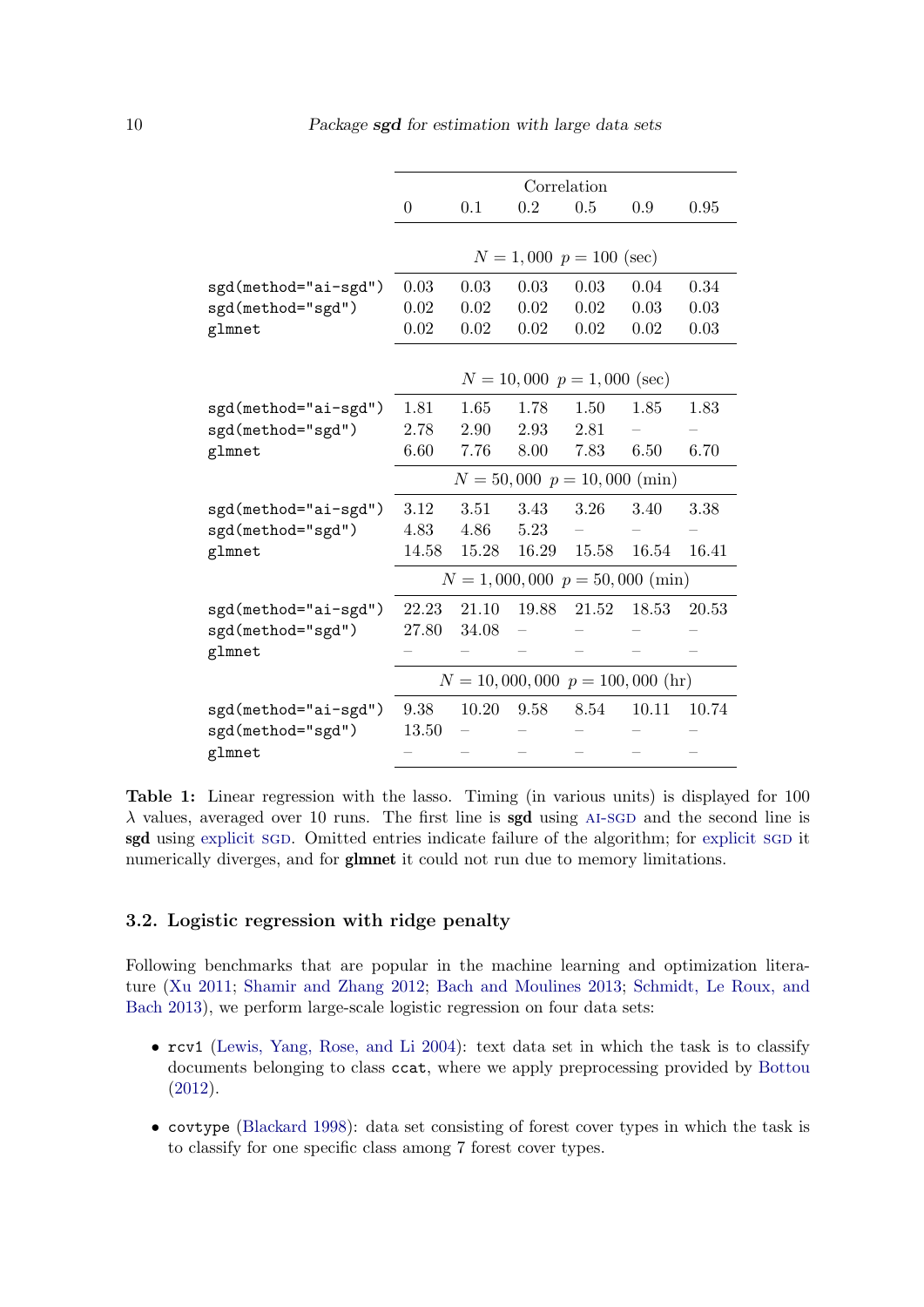|                  | Description                         | 'Type           | Covariates | Training set       | Test set          |                        |
|------------------|-------------------------------------|-----------------|------------|--------------------|-------------------|------------------------|
| covtype<br>delta | forest cover type<br>synthetic data | sparse<br>dense | 54<br>500  | 464,809<br>450,000 | 116,203<br>50,000 | $10^{-6}$<br>$10^{-2}$ |
| rcy1             | text data                           | sparse          | 47.152     | 781,265            | 23,149            | $10^{-5}$              |
| mnist            | digit image features                | dense           | 784        | 60,000             | 10,000            | $10^{-3}$              |

**Table 2:** Summary of data sets and the  $L_2$  regularization parameter  $\lambda$  used.

- delta [\(Sonnenburg, Franc, Yom-Tov, and Sebag](#page-22-12) [2008\)](#page-22-12): synthetic data offered in the PASCAL Large Scale Challenge. We apply the default processing offered by the challenge organizers.
- mnist [\(Le Cun, Bottou, Bengio, and Haffner](#page-21-10) [1998\)](#page-21-10): images of handwritten digits, where the task is to classify digit 9 against all others.

A summary of the data sets is available in Table [3,](#page-11-0) where the number of observations are typically on the order of several hundred thousand, and the covariates range from a few dozen to tens of thousands. The regularization parameter  $\lambda$  for the ridge penalty are set according to those used in [Xu](#page-23-2) [\(2011\)](#page-23-2).

We compare to the following three packages: **biglm** [\(Lumley](#page-21-8) [2013\)](#page-21-8) and **speedglm** [\(Enea](#page-20-7) *et al.*) [2015\)](#page-20-7), both of which perform approximate updates using iteratively reweighted least squares, and LiblineaR [\(Helleputte](#page-20-10) [2015\)](#page-20-10), which is a simple wrapper to a  $C_{++}$  library for regularized linear classification. We use the stochastic dual coordinate ascent algorithm [\(Shalev-Shwartz](#page-22-13) [and Zhang](#page-22-13) [2013\)](#page-22-13) in LiblineaR. In addition, we consider the mnlogit package [\(Hasan, Zhiyu,](#page-20-11) [and Mahani](#page-20-11) [2015\)](#page-20-11), which implements multinomial logistic regression using the classical technique of Newton-Raphson, and exploits iterations over intermediate data structures for fast Hessian calculations. For modest-sized problems, mnlogit is shown to be 10-50 times faster than mlogit [\(Croissant](#page-19-8) [2013\)](#page-19-8), VGAM [\(Yee](#page-23-3) [2010\)](#page-23-3), and the multinom function in nnet [\(Ven](#page-22-14)[ables and Ripley](#page-22-14) [2002\)](#page-22-14). Finally, we also run the default function glm.fit as a baseline. We note that **mnlogit** and  $g \ln f$  it can be only employed for standard (unregularized) multinomial regression, so we run them without the ridge penalty.

Table [3](#page-11-0) outlines the runtimes for the considered packages. The two sgD algorithms are orders of magnitude faster than its competitors on all data sets. Interestingly, biglm and speedglm failed to run on the three real data sets when attempting to invert subsets of the data, and only succeeded for the one synthetic data set delta. We also note that the largest data set—rcv1—failed for the majority of algorithms: only the packages sgd and LiblineaR were able to converge, both of which natively use stochastic gradients for computationally efficient updates. However, sgd is significantly faster because less overhead seems to be involved in passing data structures to perform computation in native C++.

Moreover, sgd requires  $\mathcal{O}(p)$  memory, which is optimal in the sense that  $\mathcal{O}(p)$  is the minimum required for simply storing the  $n^{th}$  iterate  $\theta_n^{\text{im}}$ . Both **biglm** and **speedglm** require  $\mathcal{O}(p^2)$  for the inversion of a  $p \times p$  matrix, as do **mnlogit** and  $g \text{1m.fit}$ . The **mnlogit** package also requires data in the long format, which leads to a duplication of rows, as many entries display redundant information. Moreover, while exploitation of the Hessian structure can help in practice (as it outperforms glm.fit), we observe that the traditional technique of Newton-Raphson remains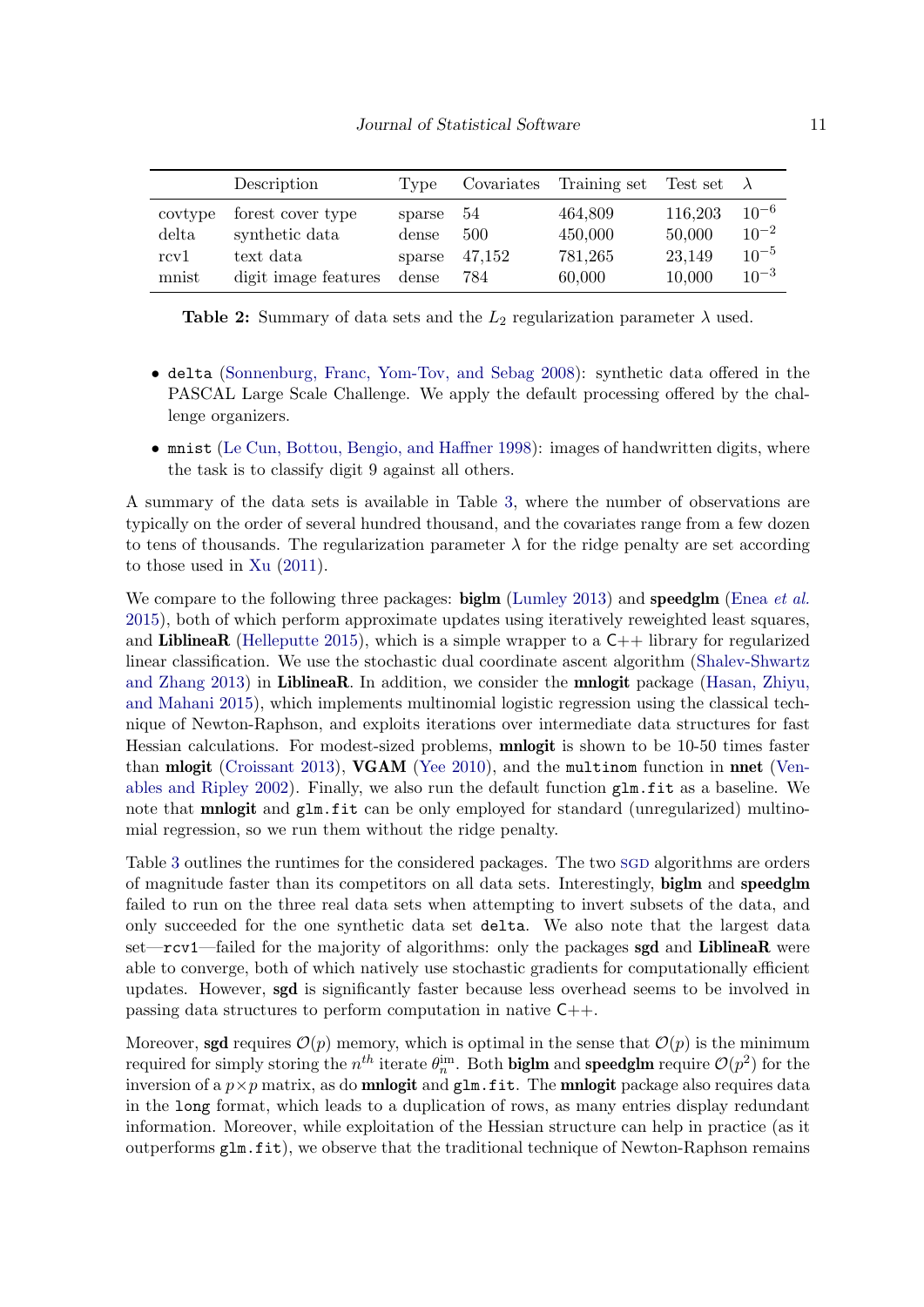<span id="page-11-0"></span>

|         | Data set sgd (AI-SGD) sgd (SGD) biglm speedglm LiblineaR mnlogit glm.fit |       |                          |         |        |        |
|---------|--------------------------------------------------------------------------|-------|--------------------------|---------|--------|--------|
| covtype | 5.21                                                                     | 7.58  |                          | 1444.78 | 16.04  | 40.11  |
| delta   | 10.10                                                                    | 10.23 | 736.13 30.50             | 2167.14 | 445.73 | 498.97 |
| rcy1    | 14.15                                                                    | 15.42 |                          | 133.10  |        |        |
| mnist   | 3.50                                                                     | 3.37  | $\overline{\phantom{a}}$ | 208.55  | 232.53 | 890.76 |

Table 3: Large-scale logistic regression on four data sets. Timing (in seconds) is displayed, averaged over 10 runs. Omitted entries indicate failure of the algorithm; for biglm and speedglm, it could not run due to inversions of singular matrices; for mnlogit it could not run due to memory limitations.



Figure 1: Large scale logistic regression on four data sets. Each plot indicates the classification error on the test set for [explicit](#page-0-0) SGD with AdaGrad, AI-SGD, [averaged](#page-0-0) SGD, and explicit sgD over a pass of the data.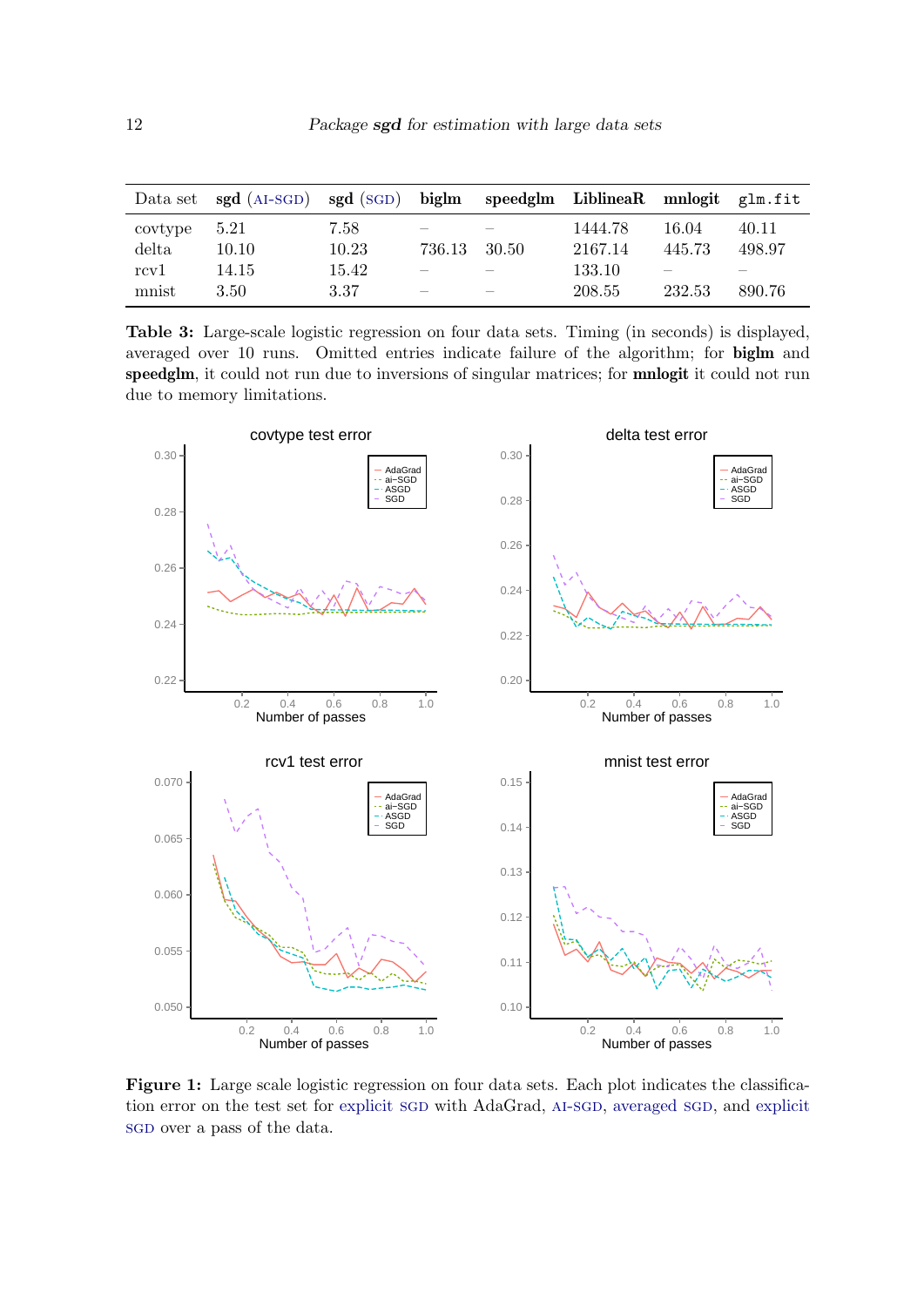<span id="page-12-0"></span>

| $\,N$      | $\boldsymbol{p}$ | $sgd$ (AI-SGD) | $sgd$ (SGD) | hqreg | Units    |
|------------|------------------|----------------|-------------|-------|----------|
| 1,000      | 100              | 0.05           | 0.04        | 0.03  | $(\sec)$ |
| 10,000     | 500              | 0.55           | 0.46        | 0.40  | $(\sec)$ |
| 10,000     | 1,000            | 1.30           | 2.22        | 6.34  | $(\sec)$ |
| 50,000     | 10,000           | 3.12           | 3.86        | 15.57 | (min)    |
| 100,000    | 50,000           | 8.13           | 15.20       |       | (min)    |
| 1,000,000  | 100,000          | 35.88          | 51.93       |       | (min)    |
| 10,000,000 | 100,000          | 8.64           | 9.55        |       | (hr)     |
| 100,000    | 1,000,000        | 18.80          | 26.43       |       | (hr)     |

Table 4: High-dimensional M-estimation with the Huber loss. Timing (in units given by the last column) is displayed for 100  $\lambda$  values, averaged over 10 runs. Omitted entries indicate failure of the algorithm; for **hqreg**, it could not run due to memory limitations.

untenable because it still requires  $\mathcal{O}(Np^2)$  complexity per iteration in the worst case.

For demonstration, Figure [1](#page-11-0) shows the progress of multiple SGD algorithms available in **[sgd](#page-0-0)** (see Section  $4.2$ ) over a pass of the data. We note that  $AI-SGD$  achieves the fastest or competitive convergence rates, without requiring significant tuning of parameters as the other algorithms do; this includes popular adaptive learning rate specifications, such as [explicit](#page-0-0) sgD with AdaGrad.

### 3.3. M-estimation with the Huber loss

We follow an example for high-dimensional M-estimation in [Donoho and Montanari](#page-19-3) [\(2013,](#page-19-3) Section 2.4). Define the convex function  $\rho : \mathbb{R} \to \mathbb{R}^+$  to be the *Huber loss*,

$$
\rho(z; \lambda) = \begin{cases} z^2/2, & \text{if } |z| \le \lambda, \\ \lambda |z| - \lambda^2/2, & \text{otherwise.} \end{cases}
$$

Fix the thresholding parameter  $\lambda = 3$ , and generate the  $N \times p$  design matrix with i.i.d. entries  $\mathbf{X}_{i,j} \sim \mathcal{N}(0, \frac{1}{N})$  $\frac{1}{N}$ ). We fix the true set of parameters  $\theta_{\star}$  to be a vector randomly drawn with fixed norm  $\|\dot{\theta}_\star\|_2 = 6\sqrt{p}$ , and then generate outcome  $\mathbf{y}_n$ ,  $n = 1, 2, \ldots, N$ , as

$$
\mathbf{y}_n = \mathbf{x}_n^\top \theta_\star + \epsilon_n. \tag{24}
$$

For the distribution of errors  $\epsilon_n$ , we use Huber's contaminated normal distribution  $CN(0.05, 10)$ , i.e.,  $\epsilon_n \sim 0.95z + 0.05h_{10}$ , i.i.d., where z is standard normal and  $h_x$  is a point mass at x.

Few alternative packages to sgd exist for high-dimensional robust estimation. We compare to hqreg [\(Yi](#page-23-4) [2015\)](#page-23-4), which fits regularization paths for Huber loss regression with the elastic net penalty. Note that hqreg is specialized to the Huber loss and cannot perform estimation for the general setting of M-estimation problems considered here.

Table [4](#page-12-0) outlines results for a combination of pairs  $(N, p)$ , ranging from small problems of  $N = 1,000$  observations to massive data settings of  $N = 10$  million. We apply the elastic net penalty with  $\alpha = 0.5$ , which puts even weight on both the lasso and ridge components,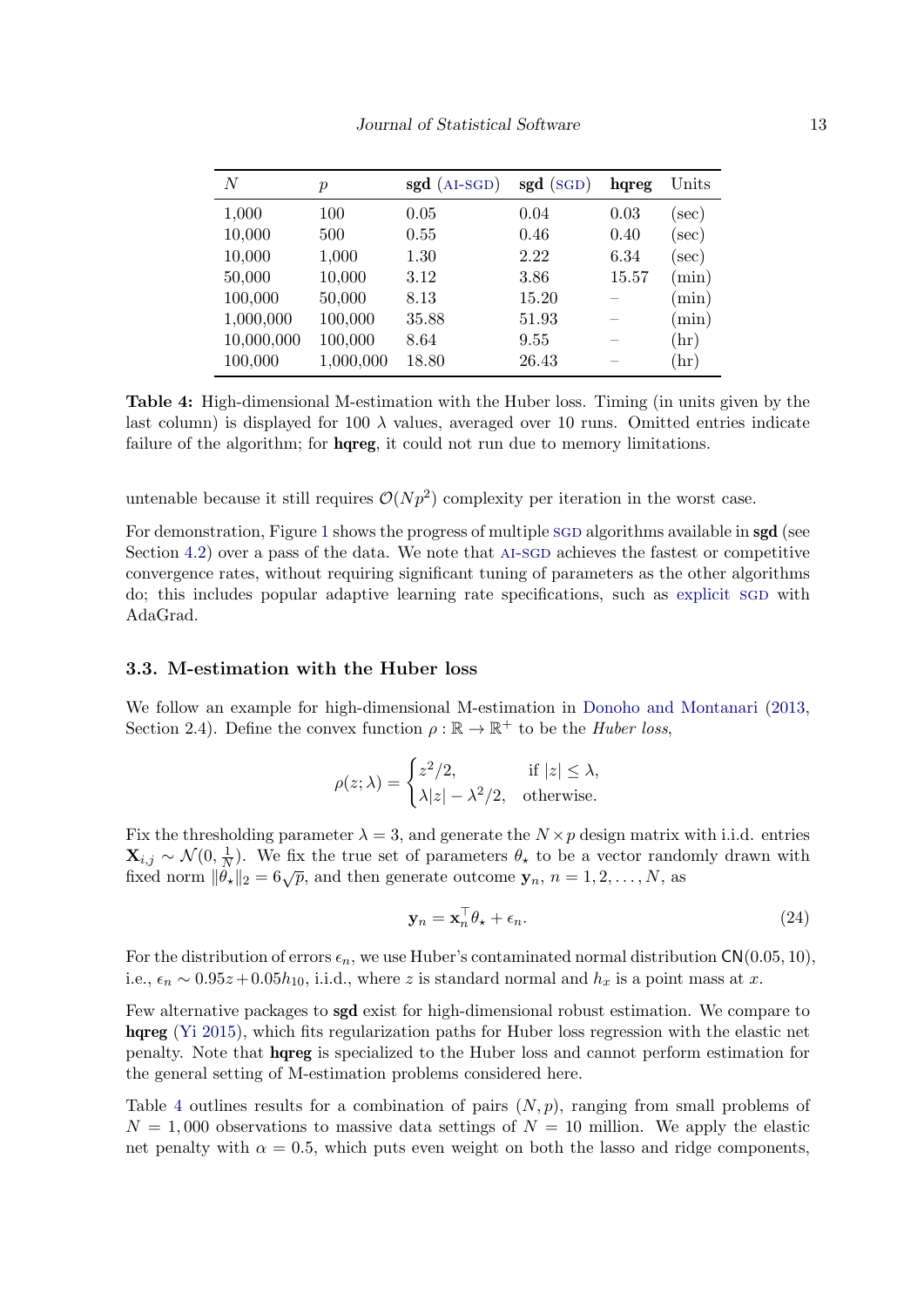<span id="page-13-0"></span>

**Figure 2:** High dimensional M-estimation with the Huber loss, for  $N = 100,000$  observations.  $p = 10,000$  covariates, and a fixed regularization parameter  $\lambda$ . The plots indicate the meansquared error across iterations (left) and time (right) for sgD algorithms. The horizontal line displays the mean-squared error for the exact M-estimator  $\hat{\theta}^m$ .

and then compute a regularization path for both packages. We also include an example of  $N = 100,000$  observations and  $p = 1,000,000$  covariates, where there exist far more covariates than data points; this occurs often in applications, e.g., in text analysis, bioinformatics, and signal processing [\(Lustig, Donoho, Santos, and Pauly](#page-21-11) [2008;](#page-21-11) [Blei](#page-19-9) [2012\)](#page-19-9).

The sgD algorithms begin to outperform **hanger** on the order of tens of thousands of observations, and significantly so for larger data settings. Similar to the memory limitations of glmnet, hqreg requires access to the full data set per iteration of its algorithm, which is infeasible when the data cannot be held in memory. Thus we were unable to obtain proper timings for data sets of size greater than 50, 000 observations and 10, 000 covariates.

Figure [2](#page-13-0) displays the progress of the sgD algorithms for the setting of  $N = 100,000$  observations and  $p = 10,000$  covariates, for a fixed regularization parameter  $\lambda$ . For demonstration, we run the algorithms over 10 passes of the data and thus over a total of 1 million iterations. [ai-sgd](#page-0-0) is seen to achieve a significantly faster convergence rate than explicit [sgd](#page-0-0). We also consider the use of adaptive schedules, here with RMSProp, as it performs the fastest among other available learning rates (see Section [4.3\)](#page-15-0). With RMSProp, the difference between the two methods—sgD and AI-SGD—is noticeably smaller, and in fact SGD seems to converge slightly faster. We note however that the use of SGD algorithms with RMSProp breaks statistical efficiency, and indeed we see this effect as the mean-squared error oscillates around a value higher than the MSE of the exact M-estimator (green line). Therefore we advocate the use of [ai-sgd](#page-0-0) with a one-dimensional learning rate, which still converges quite quickly.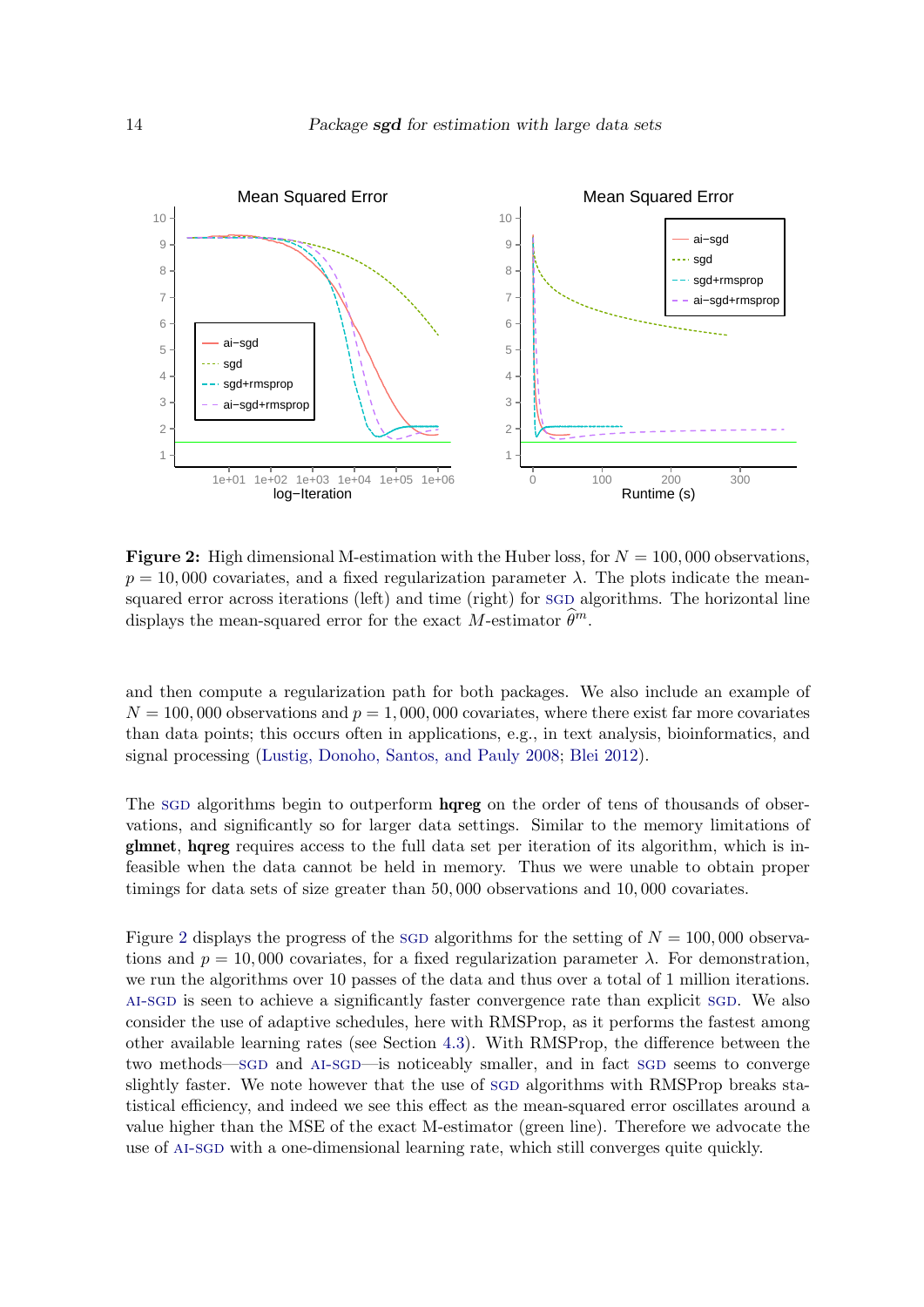### 4. Interface and implementation

<span id="page-14-0"></span>We now discuss the interface of **sgd** and various technical details that are important for its use in practice.

### 4.1. Interface

The sgd package provides an intuitive and accessible set of methods for performing estimation with large-scale data sets. At the core of the package is the function

R> sgd(formula, data, model, model.control, sgd.control)

The user provides a formula on the data frame data—similar to function primitives, such as lm—and then specifies the model. The model parameters are estimated using SGD methods, which defaults to AI-SGD. The optional arguments model.control and sgd.control specify attributes one can tweak about the model and the stochastic gradient method, respectively. For example, given a data frame dat with response vector stored as the column  $y$ ,

#### R>  $sgd(y \text{ }^*,$ , data=dat, model="lm")

fits a linear model with the default specifications, e.g., AI-SGD with a one-dimensional learning rate. Similarly,

```
R> sgd(y ~ ., data=dat, model="glm", model.control=list(family="binomial"))
```
fits logistic regression with the default specifications. Numerous examples are available in the package by running demo(package="sgd").

The sgd function also interfaces with data sets that are too large to fit into memory or are streaming (more details in Section [4.4\)](#page-16-0), and can be run with a custom loss function if desired.

The output of the sgd function is a sgd object, which is a light wrapper on a list which collects quantities, such as the final parameter estimates and convergence diagnostics. Custom generic methods are also available for the sgd class, such as print, predict, and plot.

### <span id="page-14-1"></span>4.2. Stochastic gradient methods

While we describe the [explicit](#page-0-0) SGD and AI-SGD algorithms in Section [2,](#page-3-0) the following stochastic gradient methods are also implemented in sgd:

- [implicit](#page-0-0) sgd: Proposed by [Toulis](#page-22-3) *et al.* [\(2014\)](#page-22-3) in the context of generalized linear models, this algorithm uses the implicit update Equation [2](#page-2-0) and does not do any iterate averaging.
- [averaged](#page-0-0) sgd: Proposed by [Ruppert](#page-22-7) [\(1988\)](#page-22-7) and [Bather](#page-19-10) [\(1989\)](#page-19-10) independently, this algorithm uses the explicit update Equation [1](#page-1-0) followed by iterate averaging Equation [3.](#page-2-2)
- [classical momentum \(](#page-0-0)CM): Proposed by [Polyak](#page-21-12)  $(1964)$ , this algorithm uses the update

$$
v_n = \mu v_{n-1} + a_n \nabla \log f(\mathbf{y}_n; \mathbf{x}_n, \theta_{n-1}),
$$
\n(25)

$$
\theta_n = \theta_{n-1} + v_n,\tag{26}
$$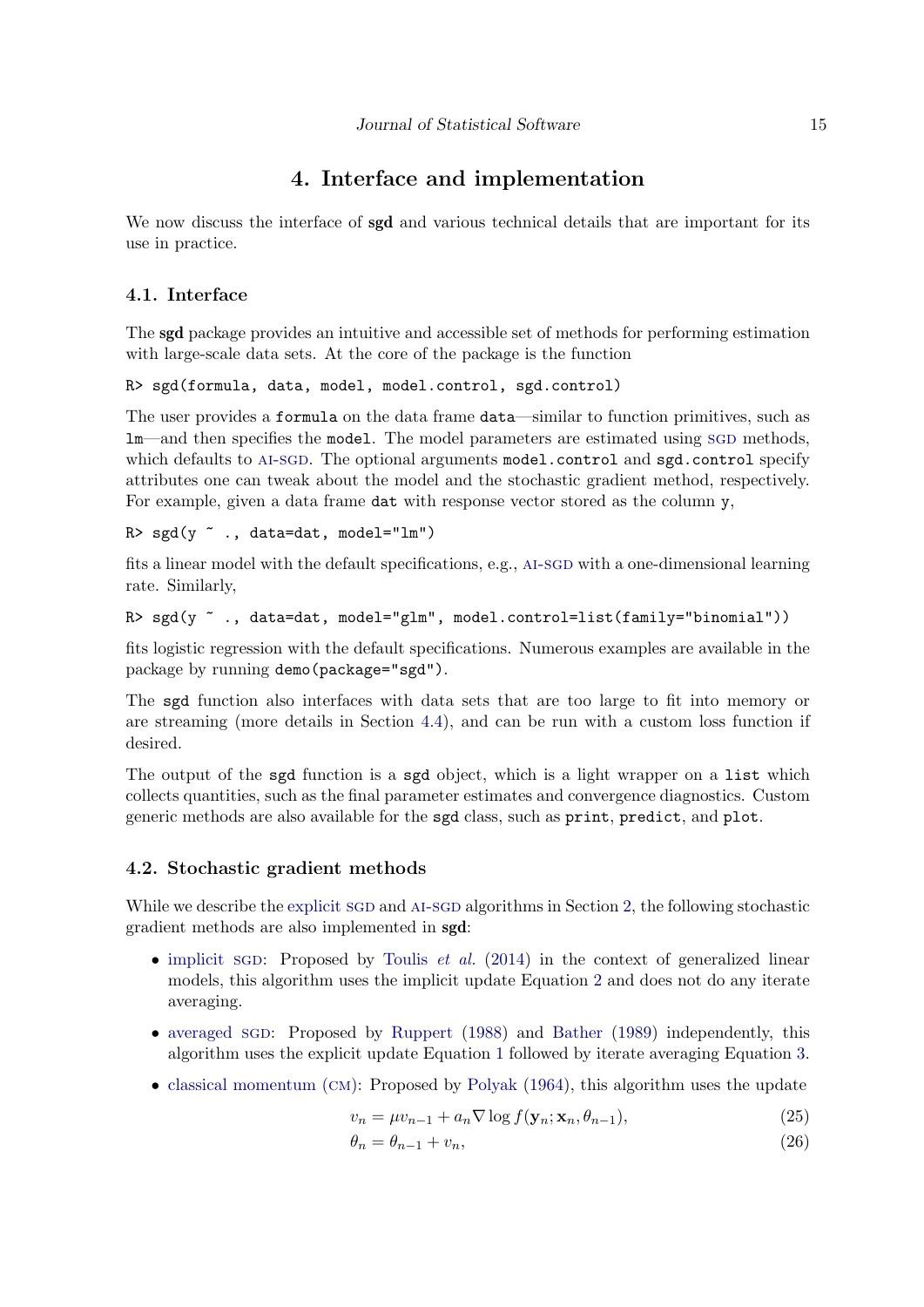where  $\mu \in [0, 1]$  is a fixed momentum coefficient. CM accelerates gradient descent with a velocity vector which accumulates directions of large increase in the log-likelihood.

• [Nesterov's accelerated gradient \(](#page-0-0)NAG): Proposed by [Nesterov](#page-21-13) [\(1983\)](#page-21-13), this algorithm uses the update

$$
v_n = \mu v_{n-1} + a_n \nabla \log f(\mathbf{y}_n; \mathbf{x}_n, \theta_{n-1} + \mu v_{n-1}),
$$
\n(27)

$$
\theta_n = \theta_{n-1} + v_n,\tag{28}
$$

where  $\mu \in [0, 1]$  is a fixed momentum coefficient. NAG is similar to CM but accumulates velocity at a "look-ahead" point  $\theta_{n-1} + \mu v_{n-1}$ . This makes a partial update closer to  $\theta_n$ , allowing NAG to change its velocity more quickly and responsively.

While all these methods are available, we recommend and apply AI-SGD as the default. It can be seen as an effective combination of the advantages from both [implicit](#page-0-0) sgD and [averaged](#page-0-0) [sgd](#page-0-0) [\(Toulis](#page-22-5) *et al.* [2015\)](#page-22-5). The momentum-based methods CM and NAG enjoy faster convergence rates than the original [explicit](#page-0-0) sg<sub>D</sub>, but offer no theoretical benefits against AI-SGD. Without averaging techniques they also are statistically inefficient, whereas iterate averaging can be interpreted as an acceleration technique because larger learning rates are used. The velocity update in [nag](#page-0-0) is also a proxy for the implicit update, as its benefit mostly relies on making updates close to where the new estimate would lie.

#### <span id="page-15-0"></span>4.3. Learning rates

We describe the available learning rates in more detail because they are critical for convergence of SGD methods, in practice. It is well-known [\(Sakrison](#page-22-0) [1965;](#page-22-0) [Amari](#page-19-11) [1998;](#page-19-11) [Toulis](#page-22-3) et al. [2014\)](#page-22-3) that [explicit](#page-0-0) sgd Equation [1](#page-1-0) and [implicit](#page-0-0) sgd Equation [2](#page-2-0) have optimal statistical efficiency if the learning rate sequence  $\gamma_n$  together, with the conditioning matrices  $C_n$ , approximate the inverse Fisher information matrix  $\mathcal{I}(\theta_\star) = -\mathbb{E} \left( \nabla^2 \ell(\theta_\star; \mathbf{x}_n, \mathbf{y}_n) \right)$ , i.e.,  $\gamma_n C_n \to \mathcal{I}(\theta_\star)^{-1}$ , in the limit. Therefore in first-order methods where  $C_n = I$ , the learning rate sequence acts as a scalar-valued approximation to the optimal rescaling as it is used in Fisher scoring [\(Fisher](#page-20-0) [1925\)](#page-20-0). Based on this theory, the following learning rates are implemented in sgd:

• One-dimensional [\(Xu](#page-23-2) [2011\)](#page-23-2): The learning rate is of the form

$$
\gamma_n = \gamma_0 (1 + a \gamma_0 n)^{-c},
$$

where  $\gamma_0, a, c \in \mathbb{R}$  are fixed constants. For [sgd](#page-0-0) algorithms without iterate averaging and SGD algorithms with iterate averaging, [Xu](#page-23-2) [\(2011\)](#page-23-2) proved that setting  $c = 1$  and  $c = 2/3$ , respectively, leads to optimal statistical efficiency; a similar result holds for  $AI-SGD$  [\(Toulis](#page-22-5) *et al.* [2015\)](#page-22-5).

• AdaGrad [\(Duchi](#page-19-4) *et al.* [2011\)](#page-19-4): Rather than specify a one-dimensional learning rate  $\gamma_n \in \mathbb{R}$ , [Duchi](#page-19-4) et al. [\(2011\)](#page-19-4) propose a diagonal conditioning matrix  $C_n \in \mathbb{R}^{p \times p}$  given by

$$
\mathcal{I}_n = \mathcal{I}_{n-1} + \text{diag}(\nabla \ell(\theta_{n-1}; \mathbf{x}_n, \mathbf{y}_n) \nabla \ell(\theta_{n-1}; \mathbf{x}_n, \mathbf{y}_n)^\top),
$$
  

$$
C_n = \eta(\mathcal{I}_n + \epsilon I)^{-1/2},
$$

where diag(·) extracts the diagonal entries of its matrix argument,  $\eta \in \mathbb{R}$  is a constant, I is the identity matrix, and  $\epsilon$  is a fixed value, typically  $10^{-6}$ , to prevent division by zero.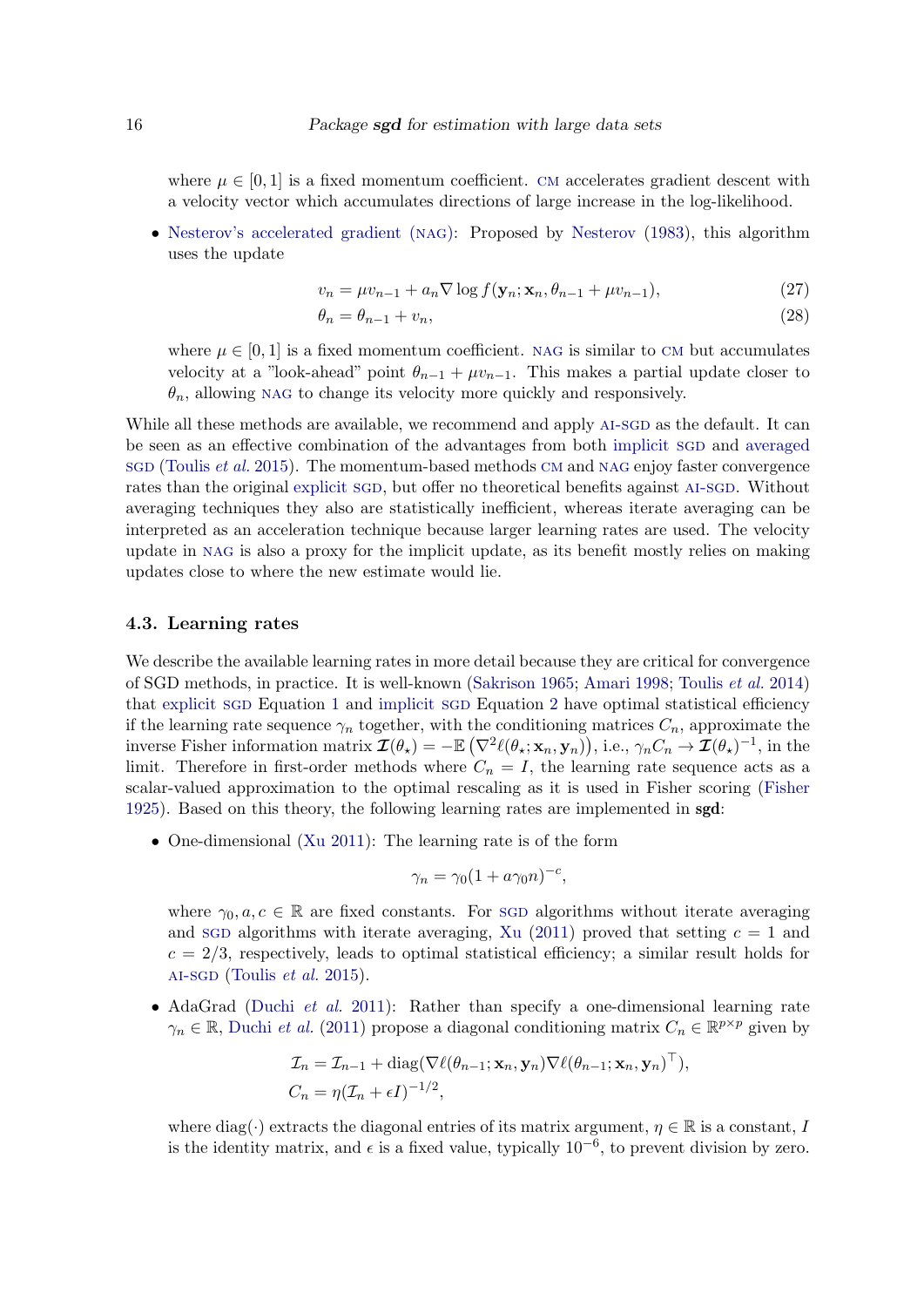In the limit,  $I_n$  is an unbiased estimate of the diagonal entries of the Fisher information, and the proposed diagonal matrix  $C_n$ , which accumulates such curvature information, is proven to be optimal for minimization of the regret bound.

• RMSProp [\(Tieleman and Hinton](#page-22-9) [2012\)](#page-22-9): A learning rate which is popular in the deep learning literature [\(Srivastava, Hinton, Krizhevsky, Sutskever, and Salakhutdinov](#page-22-15) [2014;](#page-22-15) [Ranganath, Tang, Charlin, and Blei](#page-21-14) [2015;](#page-21-14) [Rezende and Mohamed](#page-21-15) [2015\)](#page-21-15), [Tieleman and](#page-22-9) [Hinton](#page-22-9) [\(2012\)](#page-22-9) propose the diagonal conditioning matrix  $C_n \in \mathbb{R}^{p \times p}$  given by

$$
\mathcal{I}_n = \beta \mathcal{I}_{n-1} + (1 - \beta) \operatorname{diag}(\nabla \ell(\theta_{n-1}; \mathbf{x}_n, \mathbf{y}_n) \nabla \ell(\theta_{n-1}; \mathbf{x}_n, \mathbf{y}_n)^\top),
$$
  

$$
C_n = \eta(\mathcal{I}_n + \epsilon I)^{-1/2},
$$

where  $\beta \in [0,1]$  is the *discount factor*,  $\eta \in \mathbb{R}$  is a constant, I is the identity matrix, and  $\epsilon$  is a fixed value to prevent division by zero, as in AdaGrad. RMSProp uses a decay in the estimate for the Fisher information by taking a weighted average, and thus it gives more weight onto newer than older information. RMSProp aims to offset one problem AdaGrad often encounters in practice, where very large values occur for initial estimates of  $I_n$  (e.g., due to poor initialization), thus slowing down the AdaGrad procedure as it tries to accumulate enough curvature information to compensate for such an error [\(Schaul, Antonoglou, and Silver](#page-22-16) [2014\)](#page-22-16). RMSProp balances this by taking a weighted average of previous and new information, and sees much empirical success. One problem, however, is that RMSProp is no longer decaying sufficiently quickly [\(Robbins](#page-22-1) [and Monro](#page-22-1) [1951;](#page-22-1) [Duchi](#page-19-4) et al. [2011\)](#page-19-4), and thus it has no guarantees on convergence. Moreover, assuming convergence, the limit of the learning rate sequence is a constant, which makes the iterates jitter around the true parameter value, ad infinitum.

• Fisher: Following results on statistical efficiency and Fisher scoring, we propose a learning rate using a diagonal conditioning matrix  $C_n \in \mathbb{R}^{p \times p}$  given by

$$
\mathcal{I}_n = (1 - \gamma_n)\mathcal{I}_{n-1} + \gamma_n \text{diag}(\nabla \ell(\theta_{n-1}; \mathbf{x}_n, \mathbf{y}_n) \nabla \ell(\theta_{n-1}; \mathbf{x}_n, \mathbf{y}_n)^\top),
$$
  

$$
C_n = (\mathcal{I}_n + \epsilon I)^{-1},
$$

where  $\gamma_n \propto 1/n$ , and  $\epsilon$  is a small fixed value to prevent division by zero, as in AdaGrad. As before,  $I_n$  in the limit is an unbiased estimate of the diagonal Fisher information, and  $C_n$  is adaptive to curvature information.

One critical but often unnoticed issue with AdaGrad, RMSProp, and similar adaptive schedules is that they are statistically inefficient: the specification of the learning rates leads to biased estimation of the inverse Fisher information matrix  $\mathcal{I}(\theta_{\star})^{-1}$  that, as mentioned earlier, is necessary for optimal statistical efficiency (an important exception is iterate averaging). This leads to a suboptimal asymptotic variance for the SGD procedure. Thus we recommend and apply the last proposed learning rate ("Fisher") by default: it takes advantage of the curvature information such methods benefit from, while still preserving as much statistical efficiency as possible in diagonal conditioning matrices.

#### <span id="page-16-0"></span>4.4. Software integration

For data sets that cannot be loaded into memory, we access subsets of the data using big-memory [\(Kane](#page-20-9) *et al.* [2013\)](#page-20-9). This allows one to perform stochastic gradient descent by passing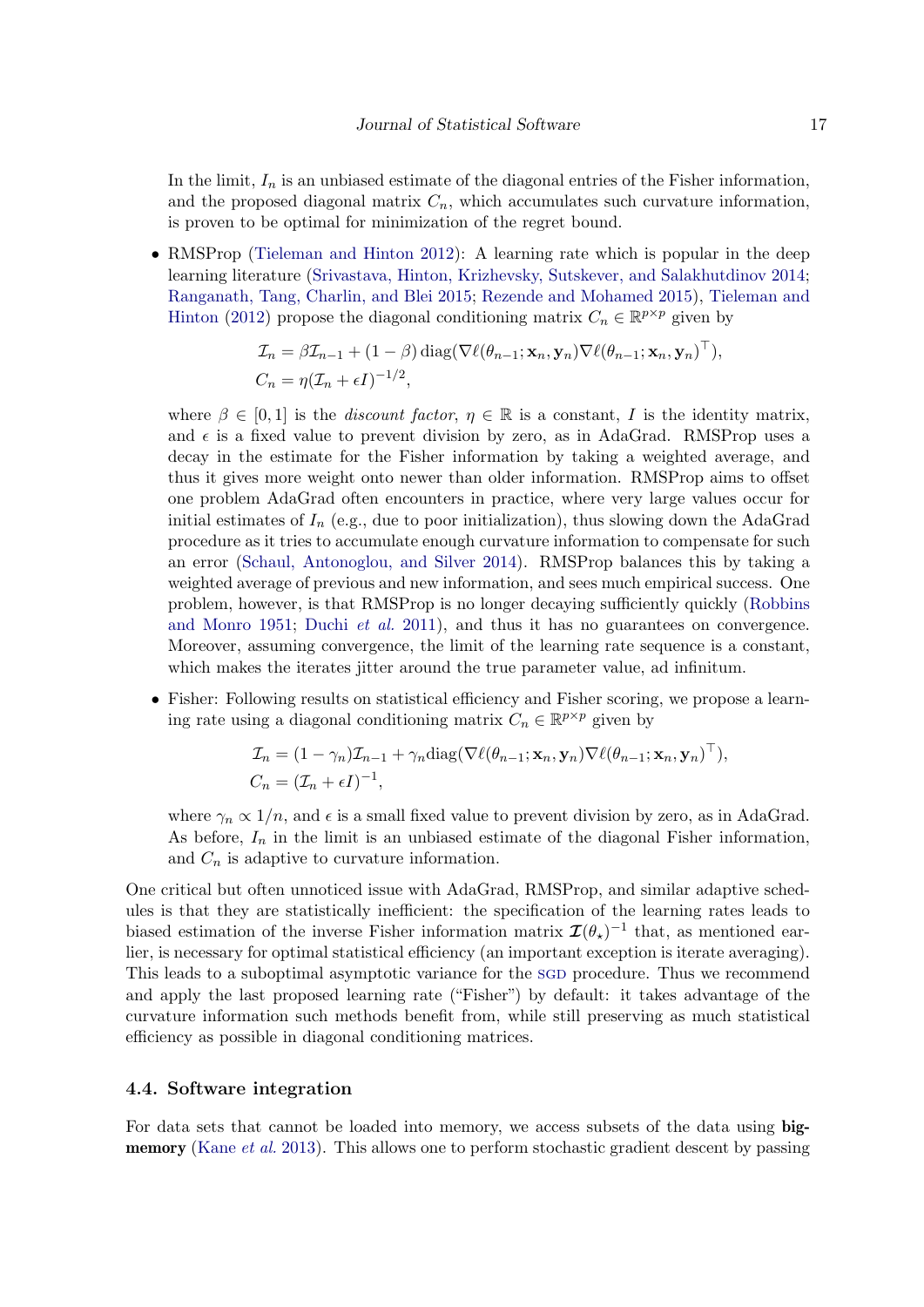over the data loaded into RAM, and then to reload a new data set. This naturally applies to both large data sets, e.g., on the order of dozens of gigabytes, and streaming settings, in which one has access only to a subset of the (potentially infinite) data at a time.

In principle, with **bigmemory** the memory requirement for these stochastic gradient methods is only a single data point and the current parameter estimate, which is the minimum  $\mathcal{O}(p)$ complexity for simply storing the estimate. In our implementation we use these savings to try to load as much data into RAM as possible. This speeds up convergence in practice, as it reduces the amount of I/O overhead; this especially becomes a significant bottleneck when reading many objects from disk.

For fast implementations we use  $\mathbf{Rcpp}$  (Eddelbuettel and François [2011\)](#page-19-12), where all algorithms are written in  $C_{++}$  and only interface-level code is written in R. Aside from the major computational gains, this also provides the opportunity to extend the library to other programming languages. RcppArmadillo [\(Eddelbuettel and Sanderson](#page-20-12) [2014\)](#page-20-12) is applied for access to pre-optimized linear algebra routines, and BH [\(Eddelbuettel, Emerson, and Kane](#page-19-13) [2015\)](#page-19-13) for access to the Boost libraries. We apply template meta-programming and reusable classes in an object-oriented framework, including concepts such as stochastic gradient methods, models, and learning rates. Such concepts make it easy for other users to develop new algorithms and prototype them in their own research or practices.

The plotting routines adopt many features from ggplot2 [\(Wickham](#page-23-5) [2009\)](#page-23-5), and are effectively templated ggplot objects. Our software is also robust through unit testing which follows the paradigm from testthat [\(Wickham](#page-23-6) [2011\)](#page-23-6).

### 5. Discussion

As [explicit](#page-0-0) sqD has been used extensively in practice, particularly in the deep learning community, many heuristics have been proposed to solve issues that often occur. We describe several of these issues and their proposed solutions in the literature, and compare to how our sgd package handles them.

**Overfitting.** As sgD algorithms simply minimize a loss function evaluted over the training data, overfitting is a prevalent problem as it is for all estimation methods. This is particularly an issue in complex likelihood functions such as neural networks (see, e.g., [Giles](#page-20-13) [\(2001\)](#page-20-13); [Bakker](#page-19-14) [and Heskes](#page-19-14) [\(2003\)](#page-19-14)). Even with penalization terms that try to offset the fit of the parameters, it is still difficult for [explicit](#page-0-0) sgD to find the right set of hyperparameters for such regularization without a computationally intensive search.

As a solution many practictioners adopt early stopping, which simply halts the optimization routine before it converges. However, there is little theory on the estimates obtained from early stopping. Most practically, it is difficult to know when to stop the algorithm and how to use it in combination with other regularization techniques, such as penalization.

Fortunately, one of the advantages of [ai-sgd](#page-0-0) is that it requires less such tweaking: the implicit update effectively performs a regularization as seen from the Bayesian perspective, c.f., Section [1.](#page-0-1) We've also seen in practice that penalization terms do not affect the final estimates from [ai-sgd](#page-0-0), which makes it less reliant on heuristics, such as early stopping.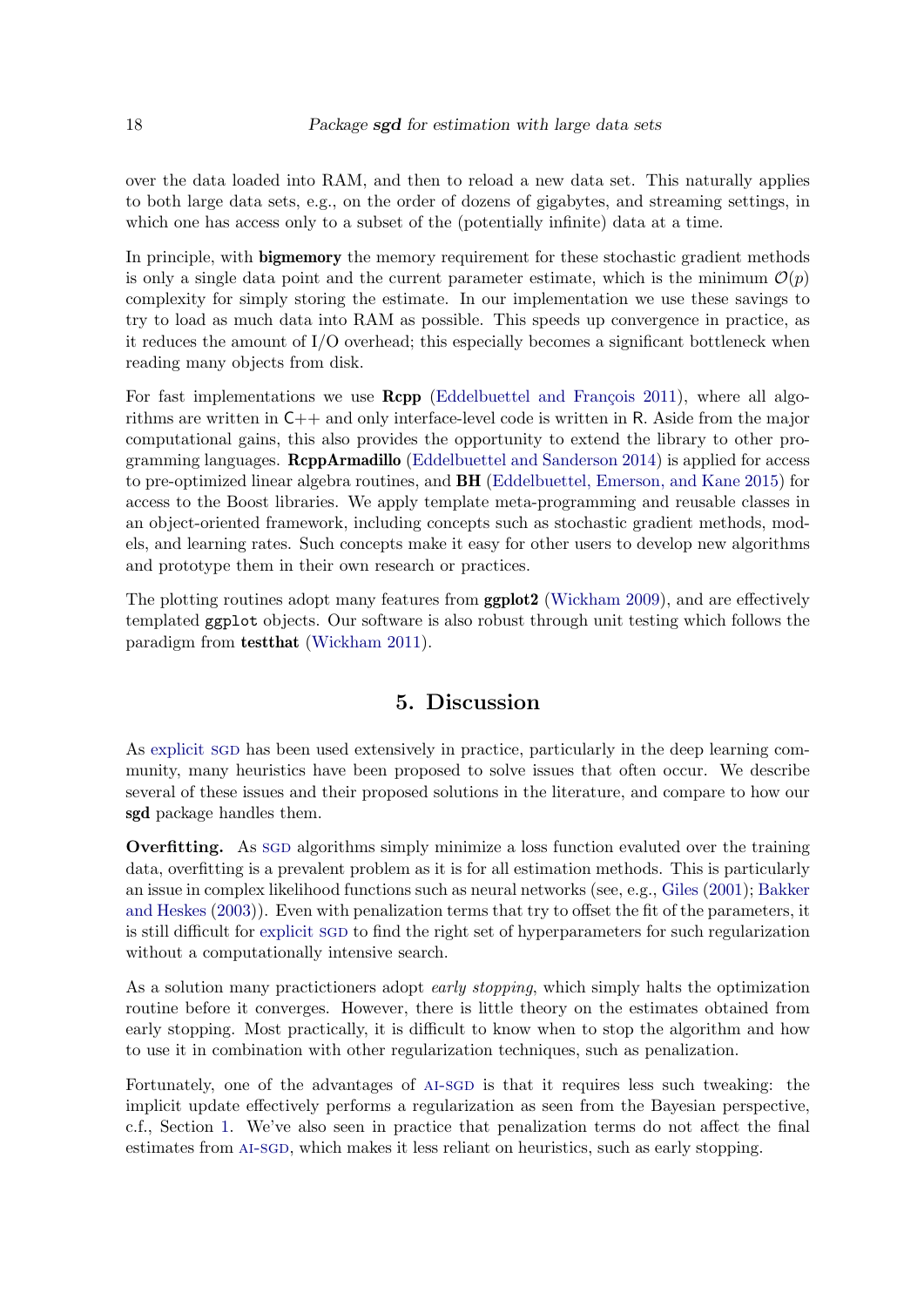Vanishing or exploding gradients. The numerical instability of [explicit](#page-0-0) SGD is a widespread issue in practice [\(Bengio, Simard, and Frasconi](#page-19-15) [1994;](#page-19-15) [Hochreiter](#page-20-14) [1998;](#page-20-14) [Hochreiter, Bengio,](#page-20-15) [Frasconi, and Schmidhuber](#page-20-15) [2001;](#page-20-15) [Toulis](#page-22-3) *et al.* [2014\)](#page-22-3). The stochastic gradients can easily be too large leading to divergence, and when chained through compositions of functions can either vanish to zero, or even explode to numerically infinite values; for example, [Toulis](#page-22-3) *et al.*  $(2014)$  demonstrate the instability of [explicit](#page-0-0) sgD in a simple bivariate Poisson model, where slight misspecification of learning rate parameters lead to divergence.

[Pascanu, Mikolov, and Bengio](#page-21-16) [\(2012\)](#page-21-16) propose gradient clipping, which simply thresholds the stochastic gradient if it is outside a bounded interval. Unfortunately, while it can work in practice, it is a heuristic that breaks the key assumptions for convergence rate guarantees on sg algorithms. Similarly, there is no principled way to set the bounds. For AI-SGD algorithms applied to the settings we consider in Section [2,](#page-3-0) such an issue never arises. Theoretical results establish stability regardless of the specification of the learning rate [\(Toulis and Airoldi](#page-22-4) [2015a,](#page-22-4) Section 3), and perform well in practice, as seen in Section [3.](#page-7-0)

### 6. Concluding remarks

The **sgd** package is the most extensive implementation in R of stochastic gradient methods for estimation with massive and/or streaming data sets. Thus, sgd broadens the capabilities of R for estimation with modern large data sets—on the orders of hundreds of millions of observations and hundreds of thousands of covariates—while retaining desirable statistical properties. The software is based on solid theory of stochastic approximations, which help guide the optimal selection of parameters, e.g., learning rates, in the underlying optimization routines. In this paper, we show how sgd can be applied for estimation of [generalized](#page-0-0) [linear models](#page-0-0) and [M-estimation,](#page-0-0) which comprise a sizeable portion of estimation problems encountered in statistical practice.

There are many software extensions that are currently in development. We are working to interface with other high-performance computing packages, namely **sqldf** for faster  $I/O$ applications with streaming data, doParallel [\(Analytics and Weston](#page-19-16) [2014\)](#page-19-16) and Rmpi [\(Yu](#page-23-7) [2002\)](#page-23-7) for parallel updates across environments, and gputools [\(Buckner, Seligman, and Wilson](#page-19-17) [2011\)](#page-19-17) for efficient computing with GPUs. The algorithms described here directly appeal to asynchronous implementations, following Hogwild! [\(Nui, Recht, Re, and Wright](#page-21-17) [2011\)](#page-21-17), which allows for lock-free allocation of CPU cores. Sparse data structures would allow for fast structured matrix and vector products, which occur, for example, when looping over the covariates of a data point, and would significantly speed up computation on sparse data sets.

Finally, there has been little attention on, and in fact a pressing need for, model selection and hypothesis testing in SGD procedures. We are pursuing this in light of the new statistical challenges presented to us while developing the sgd package.

### References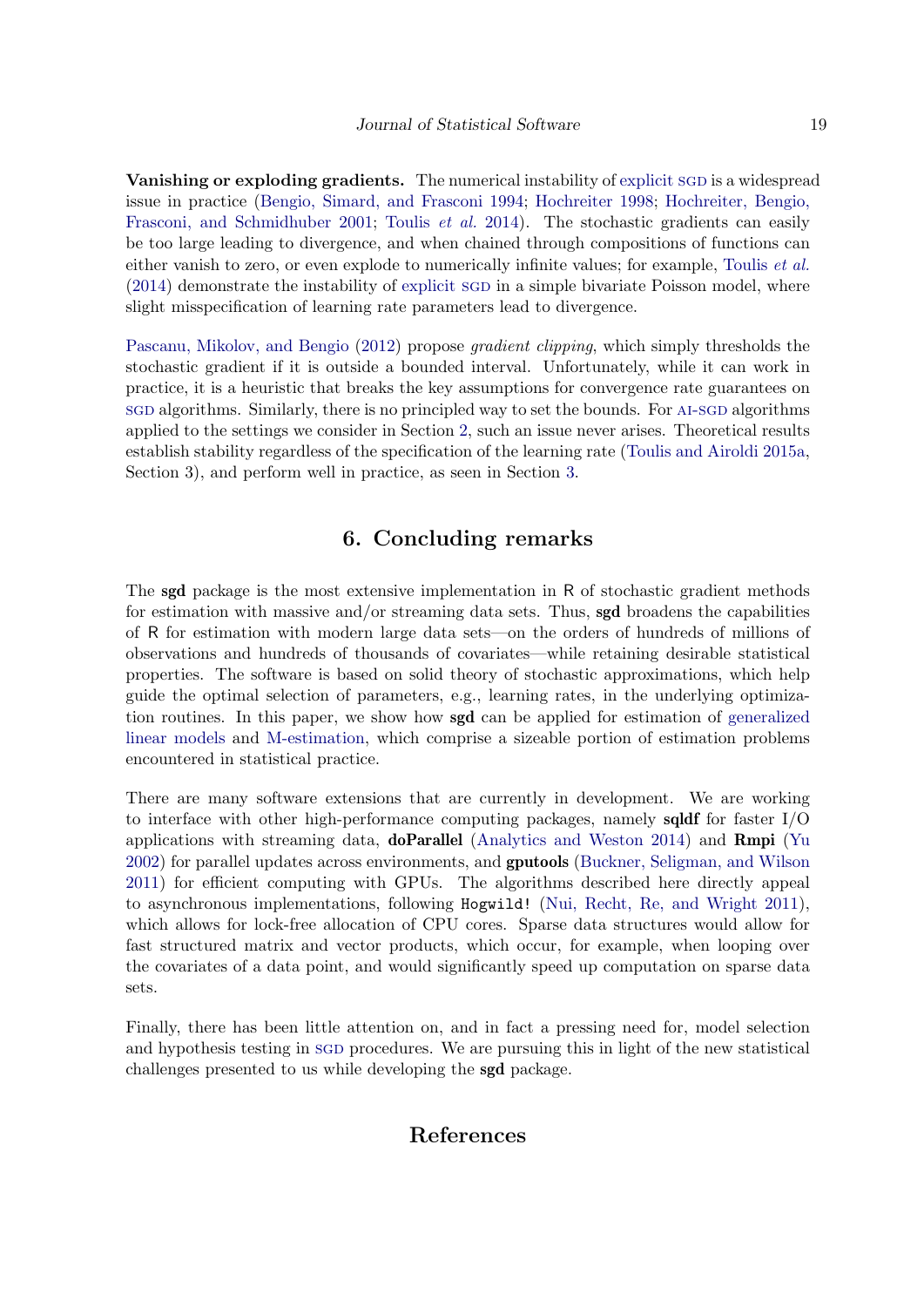- <span id="page-19-11"></span>Amari SI (1998). "Natural Gradient Works Efficiently in Learning." Neural computation,  $10(2)$ ,  $251-276$ .
- <span id="page-19-16"></span>Analytics R, Weston S (2014). **doParallel**: Foreach Parallel Adaptor for the **Parallel** Package. R package version 1.0.8, URL <http://CRAN.R-project.org/package=doParallel>.
- <span id="page-19-5"></span>Bach F, Moulines E (2013). "Non-strongly-convex Smooth Stochastic Approximation with Convergence Rate  $O(1/n)$ ." In Advances in Neural Information Processing Systems, pp. 773–781.
- <span id="page-19-14"></span>Bakker B, Heskes T (2003). "Task Clustering and Gating for Bayesian Multitask Learning." The Journal of Machine Learning Research, 4, 83–99.
- <span id="page-19-10"></span>Bather J (1989). Stochastic Approximation: A Generalisation of the Robbins-Monro Procedure, volume 89. Mathematical Sciences Institute, Cornell University.
- <span id="page-19-15"></span>Bengio Y, Simard P, Frasconi P (1994). "Learning Long-term Dependencies with Gradient Descent is Difficult." Neural Networks, IEEE Transactions on, 5(2), 157–166.
- <span id="page-19-7"></span>Blackard J (1998). Comparison of Neural Networks and Discriminant Analysis in Predicting Forest Cover Types. Ph.D. thesis, Department of Forest Sciences, Colorado State University.
- <span id="page-19-9"></span>Blei DM (2012). "Probabilistic Topic Models." Communications of the ACM, 55(4), 77–84.
- <span id="page-19-6"></span>Bottou L (2012). "Stochastic Gradient Descent Tricks." In Neural Networks: Tricks of the Trade, volume 1, pp. 421–436.
- <span id="page-19-1"></span>Brown LD (1986). "Fundamentals of Statistical Exponential Families with Applications in Statistical Decision Theory." Lecture Notes-monograph series, pp. i–279.
- <span id="page-19-17"></span>Buckner J, Seligman M, Wilson J (2011). gputools: A Few GPU Enabled Functions. R package version 0.26, URL <http://CRAN.R-project.org/package=gputools>.
- <span id="page-19-8"></span>Croissant Y (2013). *mlogit: Multinomial Logit Model.* R package version 0.2-4, URL [http:](http://CRAN.R-project.org/package=mlogit) [//CRAN.R-project.org/package=mlogit](http://CRAN.R-project.org/package=mlogit).
- <span id="page-19-0"></span>Dempster A, Laird N, Rubin D (1977). "Maximum Likelihood from Incomplete Data via the EM Algorithm." Journal of the Royal Statistical Society B, 39, 1–38.
- <span id="page-19-2"></span>Dobson A, Barnett A (2008). An Introduction to Generalized Linear Models. Texts in Statistical Science Series. CRC Press, London. ISBN 9781584889502.
- <span id="page-19-3"></span>Donoho D, Montanari A (2013). "High Dimensional Robust M-Estimation: Asymptotic Variance via Approximate Message Passing." arXiv preprint arXiv:1310.7320v3.
- <span id="page-19-4"></span>Duchi J, Hazan E, Singer Y (2011). "Adaptive Subgradient Methods for Online Learning and Stochastic Optimization." The Journal of Machine Learning Research, 999999, 2121–2159.
- <span id="page-19-13"></span>Eddelbuettel D, Emerson JW, Kane MJ (2015). **BH**: Boost  $C_{++}$  Header Files. R package version 1.58.0-1, URL <http://CRAN.R-project.org/package=BH>.
- <span id="page-19-12"></span>Eddelbuettel D, François R (2011). "Repp: Seamless R and  $C_{++}$  Integration." *Journal of* Statistical Software, 40(8), 1–18. URL <http://www.jstatsoft.org/v40/i08/>.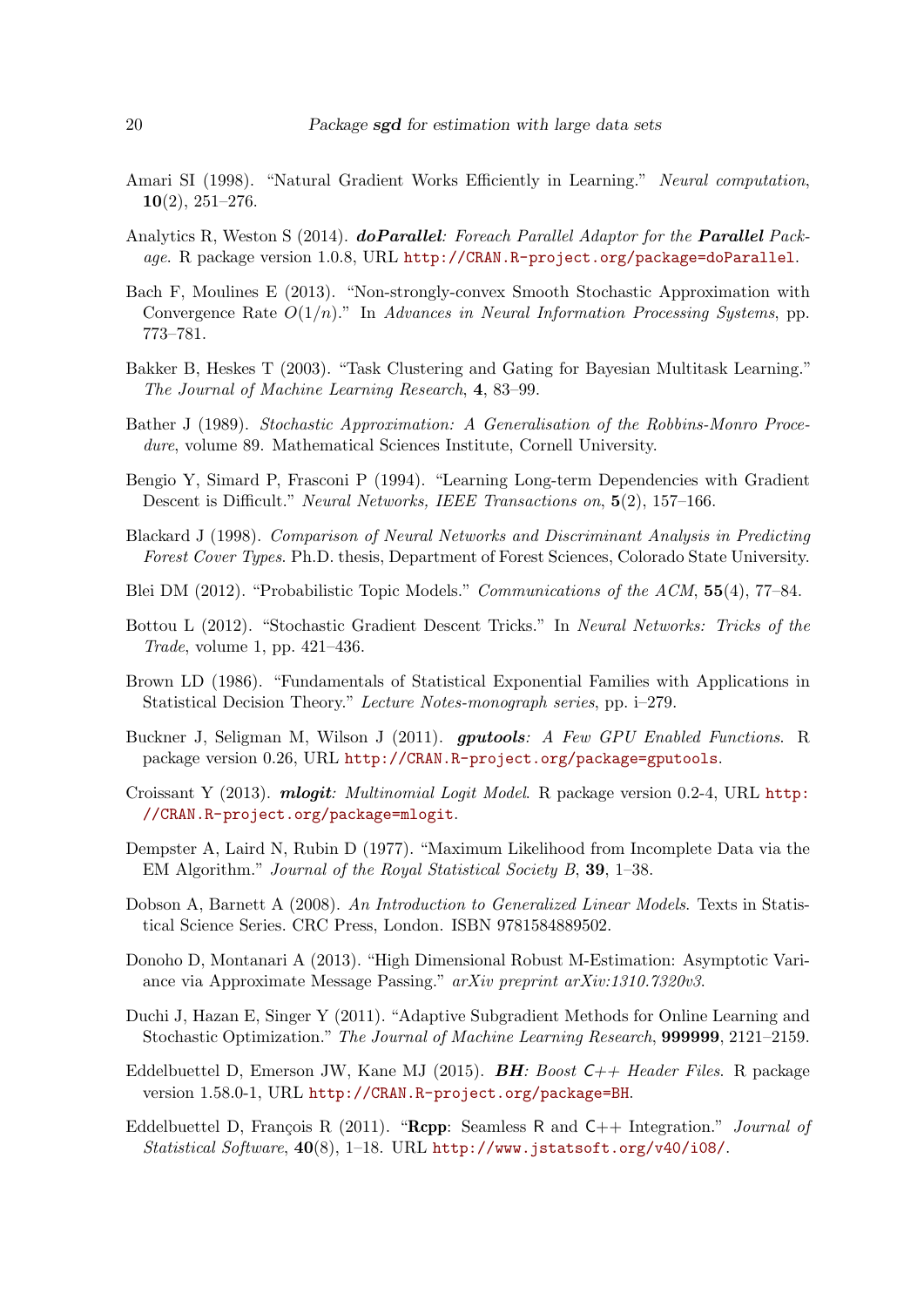- <span id="page-20-12"></span>Eddelbuettel D, Sanderson C (2014). "RcppArmadillo: Accelerating R with hHghperformance C++ Linear Algebra." Computational Statistics and Data Analysis, 71, 1054– 1063. URL <http://dx.doi.org/10.1016/j.csda.2013.02.005>.
- <span id="page-20-7"></span>Enea M, Meiri R, Kalimi T (2015). speedglm: Fitting Linear and Generalized Linear Models to Large Data Sets. R package version 0.3, URL [http://CRAN.R-project.org/package=](http://CRAN.R-project.org/package=speedglm) [speedglm](http://CRAN.R-project.org/package=speedglm).
- <span id="page-20-0"></span>Fisher RA (1925). Statistical Methods for Research Workers. Oliver and Boyd, Edinburgh.
- <span id="page-20-6"></span>Friedman J, Hastie T, Tibshirani R (2010). "Regularization Paths for Generalized Linear Models via Coordinate Descent." Journal of Statistical Software, 27(6), 957–968.
- <span id="page-20-13"></span>Giles RCSLL (2001). "Overfitting in Neural Nets: Backpropagation, Conjugate Gradient, and Early Stopping." In Advances in Neural Information Processing Systems.
- <span id="page-20-1"></span>Green PJ (1984). "Iteratively Reweighted Least Squares for Maximum Likelihood Estimation, and Some Robust and Resistant Alternatives." Journal of the Royal Statistical Society B, pp. 149–192.
- <span id="page-20-11"></span>Hasan A, Zhiyu W, Mahani AS (2015). *mnlogit: Multinomial Logit Model*. R package version 1.2.2, URL <http://CRAN.R-project.org/package=mnlogit>.
- <span id="page-20-8"></span>Hastie T, Efron B (2013). *lars: Least Angle Regression, Lasso and Forward Stagewise.* R package version 1.2, URL <http://CRAN.R-project.org/package=lars>.
- <span id="page-20-10"></span>Helleputte T (2015). LiblineaR: Linear Predictive Models Based on the LIBLINEAR  $C/C++$ Library. R package version 1.94-2.
- <span id="page-20-14"></span>Hochreiter S (1998). "The Vanishing Gradient Problem During Learning Recurrent Neural Nets and Problem Solutions." International Journal of Uncertainty, Fuzziness and Knowledge-Based Systems, 6(02), 107–116.
- <span id="page-20-15"></span>Hochreiter S, Bengio Y, Frasconi P, Schmidhuber J (2001). "Gradient Flow in Recurrent Nets: The Difficulty of Learning Long-term Dependencies."
- <span id="page-20-3"></span>Huber P (1964). "Robust Estimation of a Location Parameter." The Annals of Mathematical Statistics, 35(1), 73–101.
- <span id="page-20-4"></span>Huber P, Ronchetti E (2009). Robust Statistics. Wiley Series in Probability and Statistics.
- <span id="page-20-5"></span>Jain P, Tewari A, Kar P (2014). "On Iterative Hard Thresholding Methods for Highdimensional M-Estimation." In Advances in Neural Information Processing Systems, pp. 685–693.
- <span id="page-20-9"></span>Kane MJ, Emerson J, Weston S (2013). "Scalable Strategies for Computing with Massive Data." Journal of Statistical Software, 55(14), 1-19. URL [http://www.jstatsoft.org/](http://www.jstatsoft.org/v55/i14/) [v55/i14/](http://www.jstatsoft.org/v55/i14/).
- <span id="page-20-2"></span>Krakowski KA, Mahony RE, Williamson RC, Warmuth MK (2007). "A Geometric View of Non-Linear On-Line Stochastic Gradient Descent." Author website.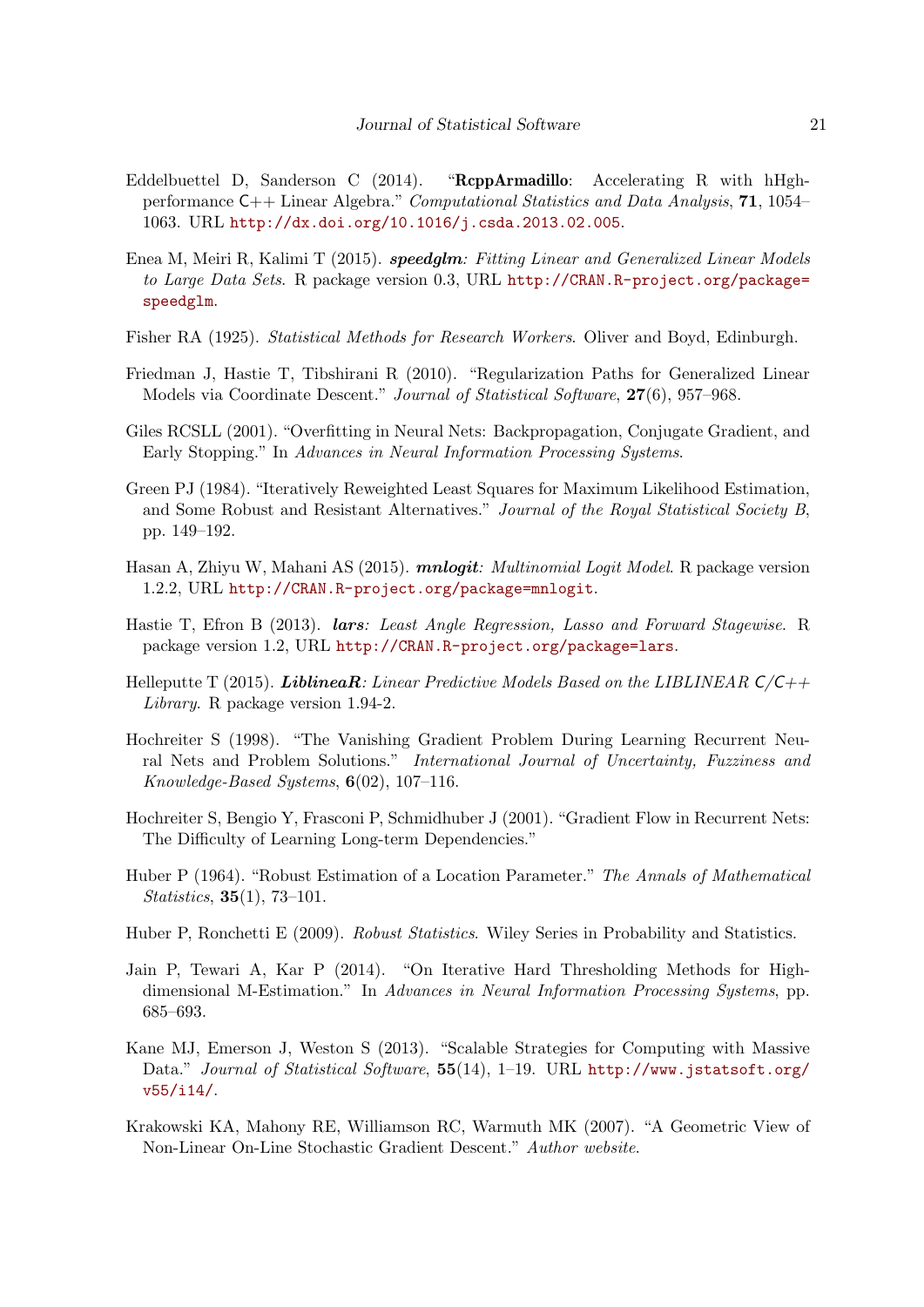- <span id="page-21-6"></span>Lambert-Lacroix S, Zwald L, et al. (2011). "Robust Regression Through the Huber's Criterion and Adaptive Lasso Penalty." Electronic Journal of Statistics, 5, 1015–1053.
- <span id="page-21-10"></span>Le Cun Y, Bottou L, Bengio Y, Haffner P (1998). "Gradient-based Learning Applied to Document Recognition." Proceedings of IEEE, 86(11), 2278-2324.
- <span id="page-21-1"></span>Lehmann EL, Casella G (1998). Theory of Point Estimation, volume 31. Springer Science & Business Media.
- <span id="page-21-9"></span>Lewis D, Yang Y, Rose T, Li F (2004). "RCV1: A New Benchmark Collection for Text Categorization Research." The Journal of Machine Learning Research, 5, 361–397.
- <span id="page-21-7"></span>Li G, Peng H, Zhu L (2011). "Nonconcave Penalized M-estimation with a Diverging Number of Parameters." Statistica Sinica, 21(1), 391.
- <span id="page-21-8"></span>Lumley T (2013). **biglm**: Bounded Memory Linear and Generalized Linear Models. R package version 0.9-1, URL <http://CRAN.R-project.org/package=biglm>.
- <span id="page-21-11"></span>Lustig M, Donoho DL, Santos JM, Pauly JM (2008). "Compressed Sensing MRI." Signal Processing Magazine, IEEE, 25(2), 72–82.
- <span id="page-21-0"></span>National Research Council (2013). Frontiers in Massive Data Analysis. The National Academies Press, Washington, DC.
- <span id="page-21-4"></span>Nelder J, Wedderburn R (1972). "Generalized Linear Models." Journal of the Royal Statistical Society A, pp. 370–384.
- <span id="page-21-2"></span>Nemirovski A, Juditsky A, Lan G, Shapiro A (2009). "Robust Stochastic Approximation Approach to Stochastic Programming." SIAM Journal on Optimization, 19(4), 1574–1609.
- <span id="page-21-13"></span>Nesterov Y (1983). "A Method of Solving a Convex Programming Problem with Convergence Rate  $O(1/k2)$ ." In *Soviet Mathematics Doklady*, volume 27, pp. 372–376.
- <span id="page-21-17"></span>Nui F, Recht B, Re C, Wright SJ (2011). "Hogwild!: A Lock-Free Approach to Parallelizing Stochastic Gradient Descent." In Advances in Neural Information Processing Systems.
- <span id="page-21-5"></span>Owen AB (2007). "A Robust Hybrid of Lasso and Ridge Regression." Contemporary Mathematics, 443, 59–72.
- <span id="page-21-16"></span>Pascanu R, Mikolov T, Bengio Y (2012). "On the Difficulty of Training Recurrent Neural Networks." arXiv preprint arXiv:1211.5063.
- <span id="page-21-12"></span>Polyak BT (1964). "Some Methods of Speeding Up the Convergence of Iteration Methods." USSR Computational Mathematics and Mathematical Physics, 4(5), 1–17.
- <span id="page-21-3"></span>Polyak BT, Juditsky AB (1992). "Acceleration of Stochastic Approximation by Averaging." SIAM Journal on Control and Optimization, 30(4), 838–855.
- <span id="page-21-14"></span>Ranganath R, Tang L, Charlin L, Blei DM (2015). "Deep Exponential Families." In Artificial Intelligence and Statistics.
- <span id="page-21-15"></span>Rezende DJ, Mohamed S (2015). "Variational Inference with Normalizing Flows." In International Conference on Machine Learning.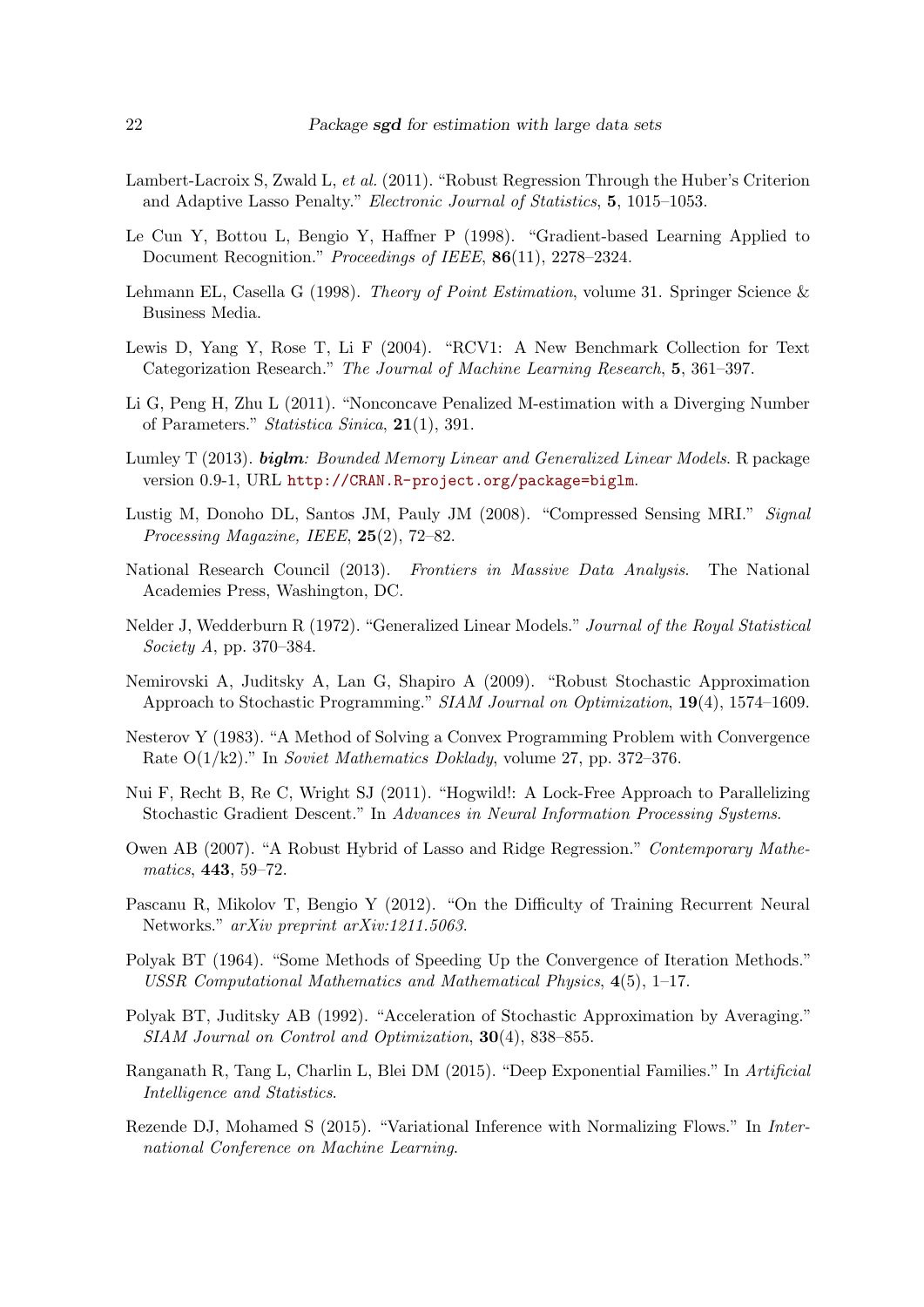- <span id="page-22-1"></span>Robbins H, Monro S (1951). "A Stochastic Approximation Method." The Annals of Mathematical Statistics, pp. 400–407.
- <span id="page-22-6"></span>Rockafellar RT (1976). "Monotone Operators and the Proximal Point Algorithm." SIAM journal on control and optimization, 14(5), 877–898.
- <span id="page-22-7"></span>Ruppert D (1988). "Efficient Estimations from a Slowly Convergent Robbins-Monro Process." Technical report, Cornell University Operations Research and Industrial Engineering.
- <span id="page-22-0"></span>Sakrison DJ (1965). "Efficient Recursive Estimation; Application to Estimating the Parameters of a Covariance Function." International Journal of Engineering Science, 3(4), 461–483.
- <span id="page-22-16"></span>Schaul T, Antonoglou I, Silver D (2014). "Unit Tests for Stochastic Optimization."
- <span id="page-22-11"></span>Schmidt M, Le Roux N, Bach F (2013). "Minimizing Finite Sums with the Stochastic Average Gradient." Technical report, HAL 00860051.
- <span id="page-22-13"></span>Shalev-Shwartz S, Zhang T (2013). "Stochastic Dual Coordinate Ascent Methods for Regularized Loss." The Journal of Machine Learning Research, 14(1), 567–599.
- <span id="page-22-10"></span>Shamir O, Zhang T (2012). "Stochastic Gradient Descent for Non-smooth Optimization: Convergence Results and Optimal Averaging Schemes." arXiv preprint arXiv:1212.1824.
- <span id="page-22-12"></span>Sonnenburg S, Franc V, Yom-Tov E, Sebag M (2008). "Pascal Large Scale Learning Challenge." URL <http://largescale.first.fraunhofer.de>.
- <span id="page-22-15"></span>Srivastava N, Hinton G, Krizhevsky A, Sutskever I, Salakhutdinov R (2014). "Dropout: A Simple Way to Prevent Neural Networks from Overfitting." The Journal of Machine Learning Research, 15(1), 1929–1958.
- <span id="page-22-9"></span>Tieleman T, Hinton G (2012). "Lecture 6.5—RmsProp: Divide the Gradient by a Running Average of its Recent Magnitude." COURSERA: Neural Networks for Machine Learning.
- <span id="page-22-3"></span>Toulis P, Airoldi E, Rennie J (2014). "Statistical Analysis of Stochastic Gradient Methods for Generalized Linear Models." In Proceedings of the 31st International Conference on Machine Learning (ICML-14), pp. 667–675.
- <span id="page-22-4"></span>Toulis P, Airoldi EM (2015a). "Implicit Stochastic Gradient Descent." arXiv preprint arXiv:1408.2923.
- <span id="page-22-2"></span>Toulis P, Airoldi EM (2015b). "Scalable Estimation Strategies Based on Stochastic Approximations: Classical Results and New Insights." Statistics and computing, 25(4), 781–795.
- <span id="page-22-5"></span>Toulis P, Tran D, Airoldi EM (2015). "Towards Stability and Optimality in Stochastic Gradient Descent." arXiv preprint arXiv:1505.02417.
- <span id="page-22-8"></span>Tran D, Toulis P, Airoldi EM (2015). sgd: Stochastic Gradient Descent for Scalable Estimation. R package version 1.0, URL <https://github.com/airoldilab/sgd>.
- <span id="page-22-14"></span>Venables WN, Ripley BD (2002). Modern Applied Statistics with S. Fourth edition. Springer, New York. ISBN 0-387-95457-0, URL <http://www.stats.ox.ac.uk/pub/MASS4>.